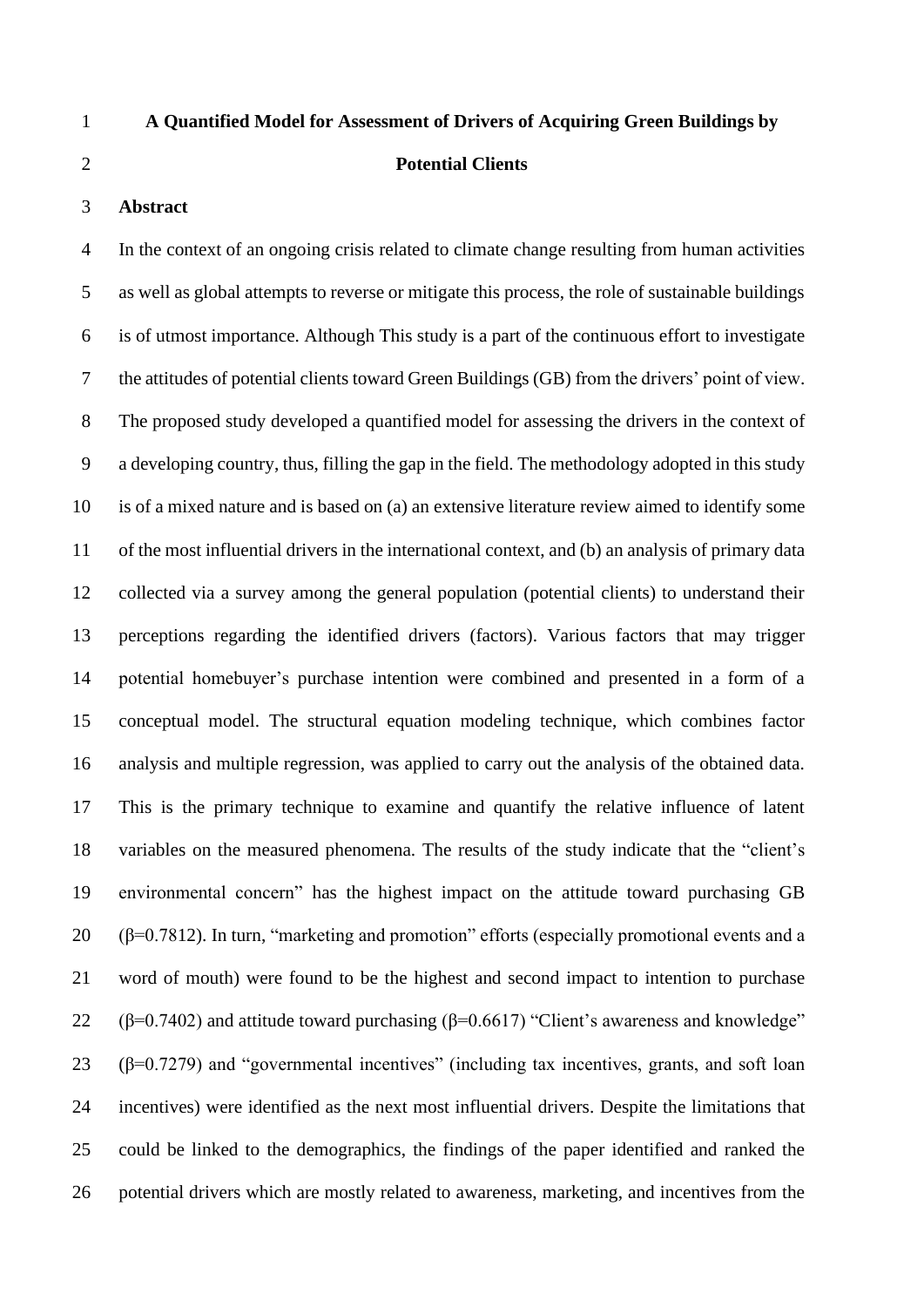government. It is recommended to follow the presented methodology to identify the drivers of acquiring GBs in any context. However, the identified and ranked list of drivers could be referred as an indicative list which should be taken into consideration while developing policies and strategies.

**Keywords:** Cambodia; purchase intention; green building; Structural Equation Modelling.

**1 Introduction**

 The construction industry has been considered to be an engine of economic growth (Ozturk, Durdyev, Aras, & Banaitis, 2019), particularly in developing countries, where the sector generates employment and triggers other sectors due to cross-sectoral linkages (Durdyev & Ismail, 2016). Despite its economic contribution, the sector continues to detrimentally impact the environment (Tokbolat, Karaca, Durdyev, & Calay, 2019a), which has concerned the frontline of the sector around the globe (Nykamp, 2017). Reportedly, the sector consumes about 32% of unrenewable energy, 40% of raw materials, 25% of timber as well as 16% of water (Durdyev, Ismail, Ihtiyar, Abu Bakar, & Darko, 2018). In addition to the consumption, the sector generates 40% of construction waste (Jaillon, Poon, & Chiang, 42 2009) and responsible for about 39% of CO<sub>2</sub> emissions (World Green Building Council, 2019). Various techniques and technologies have been proposed to tackle the global environmental problems caused by the construction sector, such as prefabrication (off-site manufacturing) to reduce waste generation (Harris et al., 2019; Jaillon et al., 2009), lean manufacturing for energy reduction (Cai et al., 2019) and green roof technology to mitigate climate change in urbanized areas (Mahdiyar et al., 2019). As a new technology, green buildings (GBs) have reportedly been known for their potential to reduce the built environment's detrimental impact on the environment (Rock et al., 2019). Thus, several financial schemes have been introduced for the wider promotion and adoption of the GB technology around the globe, regardless of the nation's socio-economic status (Portnov et al., 2018). However, the uptake of the GB technology, which is attributed to various reasons (e.g.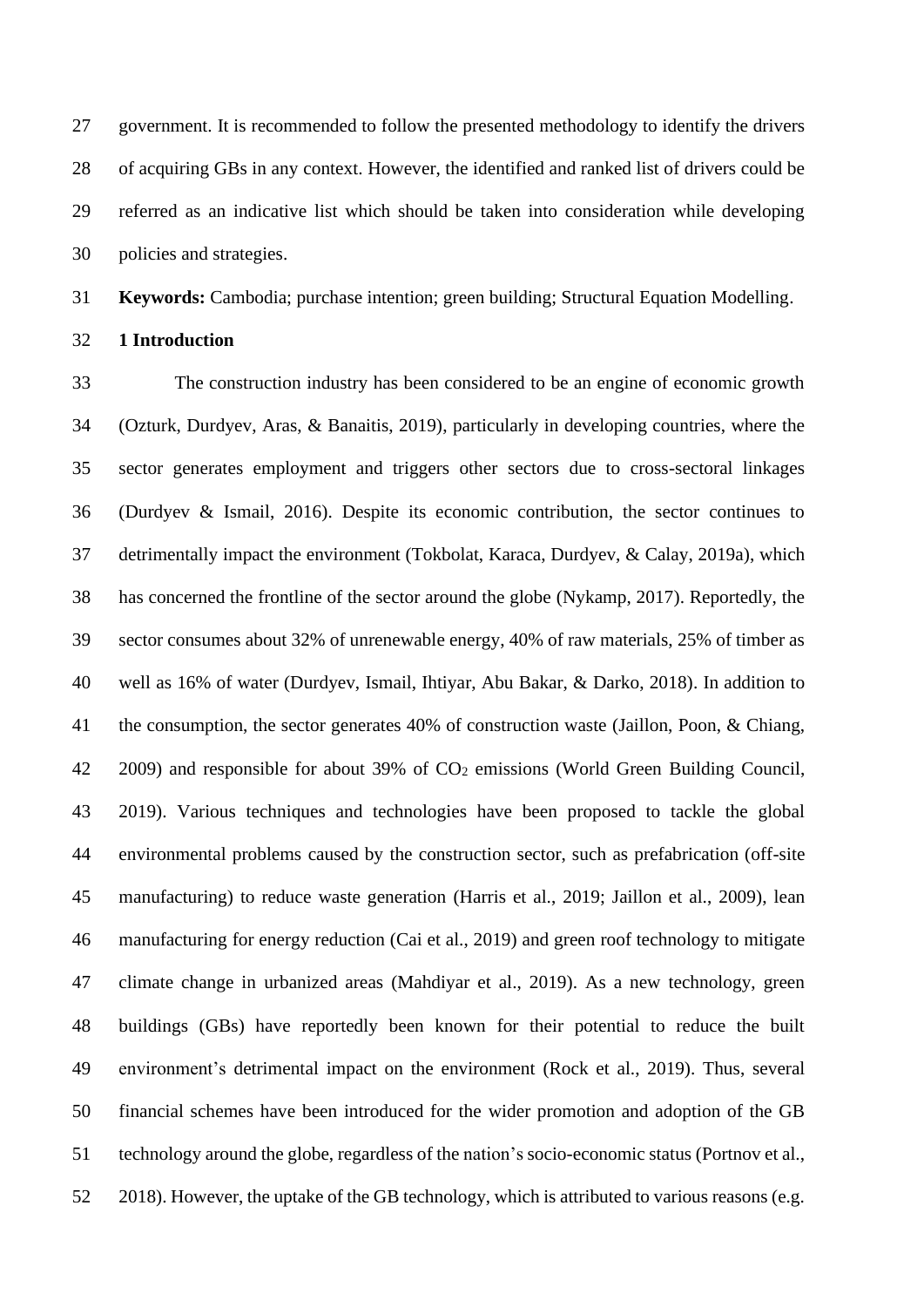lack of awareness, stakeholder resistance), is still at the moderate level (Rock et al., 2019; Tokbolat et al., 2019a). Likewise, in Cambodia, the adoption of GBs is still developing and has been continuously attracting investors' interest, particularly from the pioneers of the region like Singapore and Thailand. One of those investments is the center established by the government of Singapore, which serves as a training center for GB design and practices (Nguyen, Gray, & Skitmore, 2016). There have been twenty-one activities; however, only seven facilities have been certified by various GB rating systems, while the LEED (Leadership in Energy and Environmental Design) was the most widely used (The Green Building Information Gateway, 2020). The award-winning Vattanac Capital is one of the first facilities in the country that were certified by LEED. Although the number of certified facilities does not look satisfactory, these examples clearly show the intention toward shifting the built environment in Cambodia to much greener practices.

 A review of the literature pool reveals that GBs have been robustly studied by focusing on various topics. The GB assessment tools and their utilization (Rastogi, Choi, Hong, & Lee, 2017), drivers and barriers (Kang, Ou, & Mak, 2017; Martek, Hosseini, Shrestha, Edwards, & Durdyev, 2019), and evaluating the attitudes of the potential GB clients (Tokbolat & Calay, 2015; (Olanipekun, Xia, Hon, & Hu, 2017) are some of those topics in the GB literature pool have been studied in various geographical contexts. However, research on GBs in the Cambodian context has received very little attention and, due to the country- specific legislative and cultural environment, it requires a specific diagnosis. Moreover, studies that are focused on the factors influencing the GB clients' purchase intention have failed to quantify the factors' collaborative influence on the purchase intention. Therefore, the absence of such a study in Cambodia has motivated the authors to research the subject using the potential clients' perspective as a starting point. This consideration implies that the proposed research activity is novel due to its specific focus on a developing country with no previous research published on this topic. Thus, the findings of the study will be very useful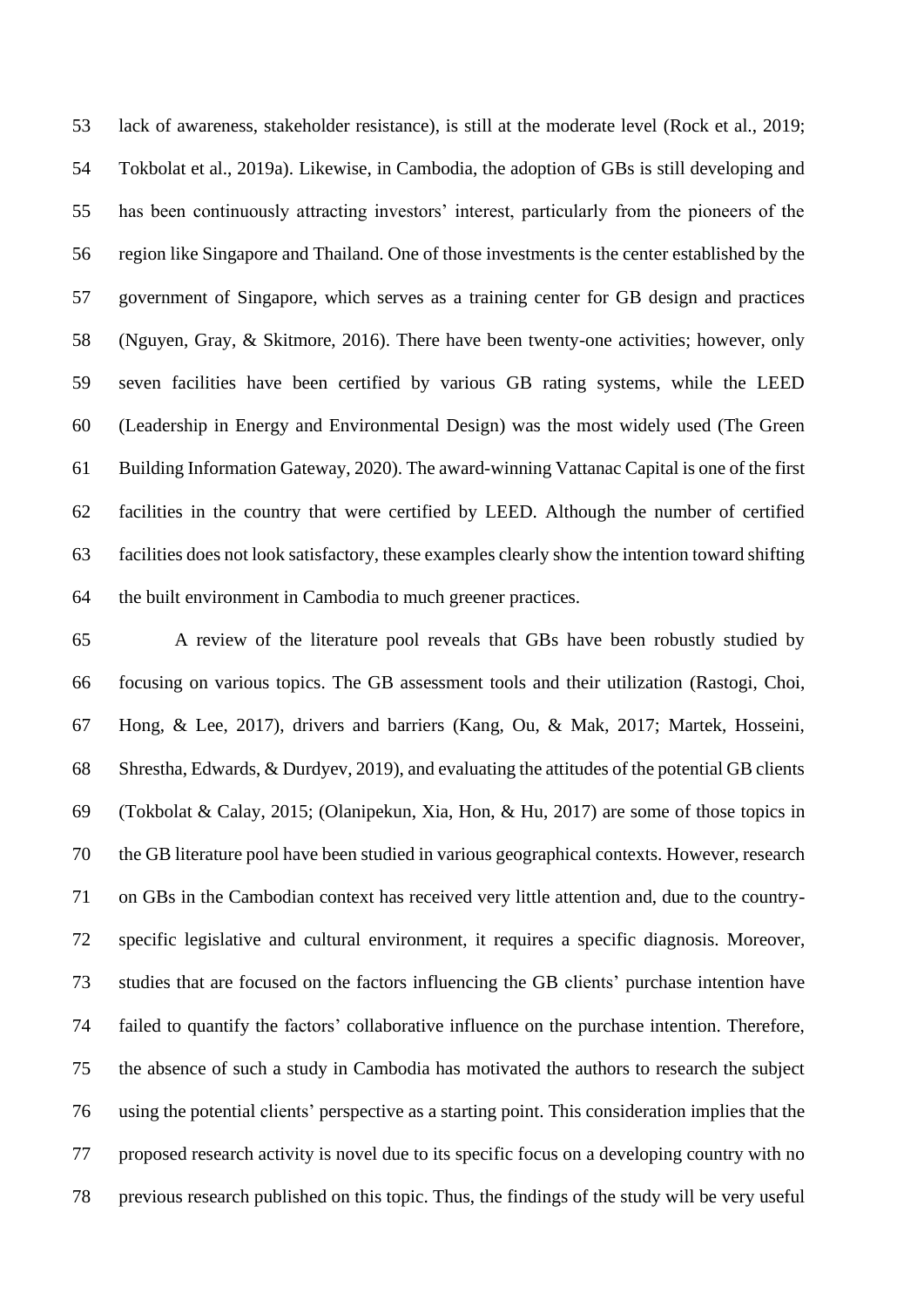for interested parties in making decisions and conducting further research to promote the integration GBs in Cambodia.

 The paper continues by presenting a brief overview of the topic and a review of the context. Afterwards, the methodological approach (adopted in this study) is presented, which is followed by the results of the data analysis. The paper ends up with a discussion of the significant outcomes and offers several recommendations that could be implemented for the wider adoption of GBs in Cambodia and other developing countries with the same socio-economic status.

**2 Literature review**

# **2.1 Green Buildings (GBs): Overview**

 The world population has dramatically increased in the last two decades (Ritchie & Roser, 2019) – therefore increased consumption and demand for shelters –, which caused depletion of non-renewable resources (Rock et al., 2019). Being a primary provider of shelters and infrastructure, the built environment has had a huge impact on this (Durdyev, Ismail, & Kandymov, 2018). As a result, there has been an increasing demand for dwellings that are environmentally friendly, energy-efficient, constructed with minimal waste, and known for their healthy/quality indoor environment (Portnov et al., 2018). While GBs have been defined in various ways, the most common one is "healthy and resource-efficient dwellings that are designed and built based on environmental principles" (Kibert, 2016). The consensus is that green dwellings offer a wide range of benefits, which are of strategic importance in tackling the adverse impact of the built environment (Tokbolat, Karaca, Durdyev, Nazipov, & Aidyngaliyev, 2018). Some of these benefits are a healthy and comfortable environment for dwellers (Whang & Kim, 2015), efficiency in resource consumption (Tokbolat et al., 2019a), and long-term cost efficiency (Durdyev, Ismail, Ihtiyar, et al., 2018). For instance, studies reported from Germany and the US sufficiently proved that GBs are impressively better, comparing to conventional dwellings, in terms of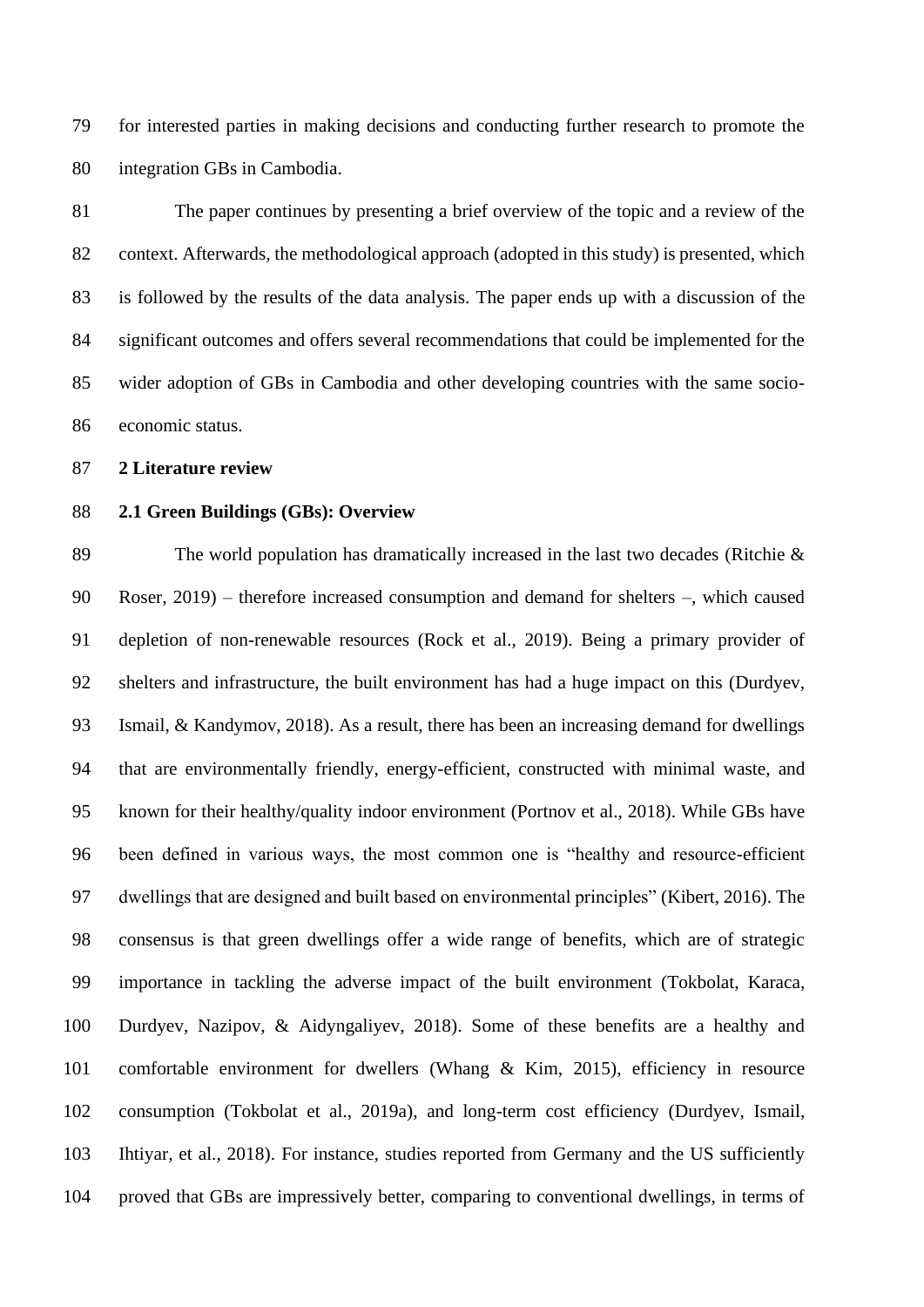energy and potable water efficiency (Kibert, 2016). Overall, the trend towards popularization 106 of GBs is noteworthy. It has started in 1970<sup>th</sup> when the general principles of sustainability started being introduced across various industries including the construction sector (Komurlu, Arditi, & Gurgun, 2014). This is evident from the fact that the overall number of "green" certified buildings under, for example, the LEED, BREEAM (Building Research Establishment Environmental Assessment Method) and other similar green building certification systems is constantly growing (Ali & Al Nsairat, 2009; Portnov et al., 2018).

 Although, this topic was widely studied in terms of identifying the drivers and barriers of GBs as well as the benefits, there is a lack of research, particularly in the context of developing countries which attempts to see the intention to acquire GBs among general population (Gou, Lau, & Prasad, 2013; Matisoff, Noonan, & Flowers, 2016; Mulligan, Mollaoğlu-Korkmaz, Cotner, & Goldsberry, 2014; Qian, Fan, & Chan, 2016; Teng, Wang, Wu, & Xu, 2016). Thus, this paper attempts to fill this gap by running a wide scale survey among the general population of Cambodia to understand the driving forces which define their willingness to purchase GBs in the future.

#### **2.2 Factors affecting End-users' Purchase Intention**

 With an increase in environmental concern, consumers have started to demand the products that are manufactured or processed based on environmental principles (Kanchanapibul, Lacka, Wang, & Chan, 2014). Likewise, in the built environment, resource depletion has led to the wider adoption of green practices within the construction sector. The construction companies and industry stakeholders have responded to the green imperative by introducing a variety of sustainable materials and designs (Chan et al., 2013) and innovative practices (Lin et al., 2013).

 Purchase intention (PI), which has been an important concept of behavioral studies (Hartmann & Apaolaza-Ibáñez, 2012), has commonly been referred to as a consumer's willingness to buy a service or product (N. Rashid, 2009). Spears and Singh (2004) defined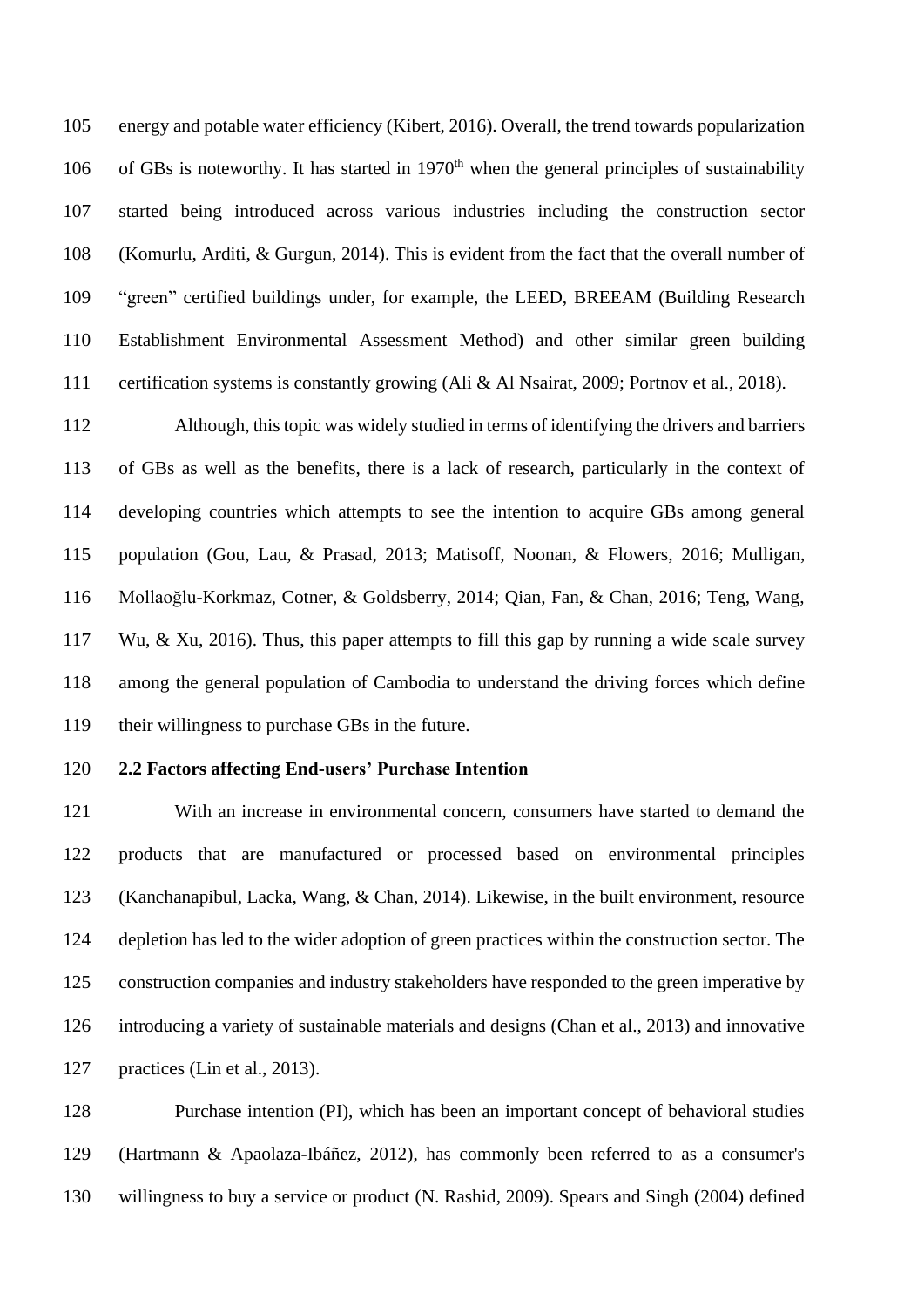it as a plan that is consciously made by a consumer to show an effort to buy a product. Attitude (ATT), consumer's perceived behavioral control (PBH), as well as a subjective norm, are the determinants of the PI, according to the Theory of Planned Behavior (TPB) (Leibao Zhang, Fan, Zhang, & Zhang, 2019). PI towards green products has been proven to be a significant predicting rationale behind the behavior demonstrated for green purchase (GP) (Kanchanapibul et al., 2014; Karatu & Mat, 2015). An earlier study reported by Hong (2013) examined psychological variables as a predicting factor of the PI for GB, while the later study (Hong, 2014) focused on the individual's evaluation of the GB characteristics. In another study, Kanchanapibul et al. (2014) empirically investigated how the young generation is affected by ecological knowledge. In the studies, Sangkakoon, Ngarmyarn, and Panichpathom (2014) investigated how effective the family members in influencing the individual's selection in a dwelling purchase, while Alias, Sin, and Aziz (2010) reported that the high cost and particularly, lack of awareness about the GB concept were the most inhibiting barriers to the customer's purchase decision. A review of the literature reveals that the TPB was used to base theoretical assumptions in the studies that explored PI for green products (including GBs) (Aman, Harun, & Hussein, 2012; Kong, Harun, Sulong, & Lily, 2014; Sangkakoon et al., 2014). However, the present study expands the scope with the inclusion of the macro-business environment factors, such as the government's role and industry credibility.

 Despite the benefits offered by green dwellings and barriers inhibiting their adoption, potential end users' willingness to purchase the dwelling is strategically significant. Given this argument, Hu, Geertman, and Hooimeijer (2014) reported the following factors that are motivating potential dwellers to purchase GB in China: commuting options, accessibility to the workplace, price, and air pollution. Moreover, the results demonstrate a reality (environmental concern is not at the priority level) about the implementation of green practices in developing nations, which is attributed to the lack of knowledge about the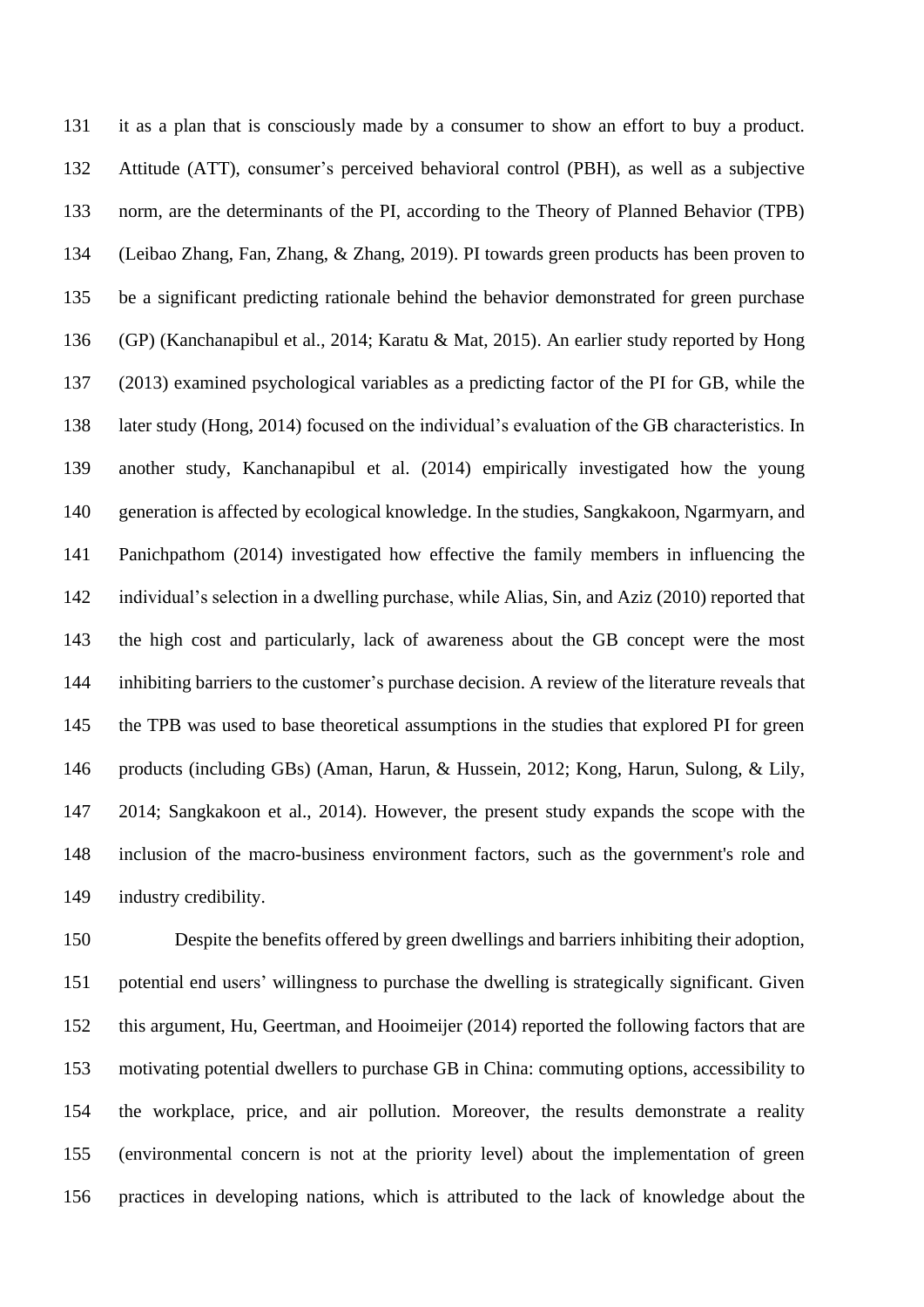| 157 | features offered by GBs (Durdyev, Ismail, Ihtiyar, et al., 2018; Tokbolat et al., 2019a), the   |
|-----|-------------------------------------------------------------------------------------------------|
| 158 | long-term ones in particular. This has further been buttressed by the findings of (Burnett,     |
| 159 | Chau, Lee, & Edmunds, 2008), where financial, cultural and personal preferences are found       |
| 160 | to be at the highest level of consideration for customers to make their purchase decision.      |
| 161 | Wilkinson and Bonde (2012) and Durdyev and Ihtiyar (2020) reported a long payback period,       |
| 162 | visibility, and institutional problems as the reasons behind the unwillingness of homebuyers    |
| 163 | to purchase GB. The review of the literature clearly shows that the factors that are motivating |
| 164 | potential homebuyers to purchase GB are different depends on the individual's financial         |
| 165 | status, cultural preferences as well as his/her expectations (Devine & McCollum, 2019).         |
| 166 | Reflecting the unique attitudes of Cambodian end-users regarding factors that motivate them     |
| 167 | for GB purchase (the aim of the study) is therefore of strategic importance. Thus, related      |
| 168 | studies – particularly the international context was acknowledged due to the shortage in the    |
| 169 | local context – on the subject were reviewed to extract potential factors, which are presented  |
| 170 | in Table 1.                                                                                     |

171 **Table 1.** Latent and observed variables (factors) extracted from the literature

| Code             | <b>Latent and observed variables</b>                             | <b>References</b> |
|------------------|------------------------------------------------------------------|-------------------|
| <b>ATT</b>       | Client's attitude toward purchasing GB                           |                   |
| ATT1             | It would be favourable for me to purchase GB                     | $[1]$             |
| ATT <sub>2</sub> | It would be a good idea to purchase GB                           | [1, 2]            |
| ATT3             | It would be safe to purchase GB                                  | $[3]$             |
| <b>EOP</b>       | Encouragement of people around the client                        |                   |
| EOP1             | Family members' influence to purchase GB                         | [4]               |
| EOP <sub>2</sub> | Close friends' influence to purchase GB                          | $\lceil 5 \rceil$ |
| EOP3             | Important people influence to purchase GB                        | [4, 5]            |
| <b>PBH</b>       | <b>Perceived behavioural control</b>                             |                   |
| PBH1             | Confidence in purchasing GB over conventional building anytime I | [6]               |
|                  | want                                                             |                   |
| PBH <sub>2</sub> | Capability to purchase GB                                        | [6]               |
| PBH <sub>3</sub> | Willingness, time and resources to purchase GB                   | [7]               |
| <b>CAK</b>       | <b>Client's awareness and knowledge</b>                          |                   |
| CAK1             | On the evolution of GB                                           | [8]               |
| CAK <sub>2</sub> | On the need for GB development                                   | [8]               |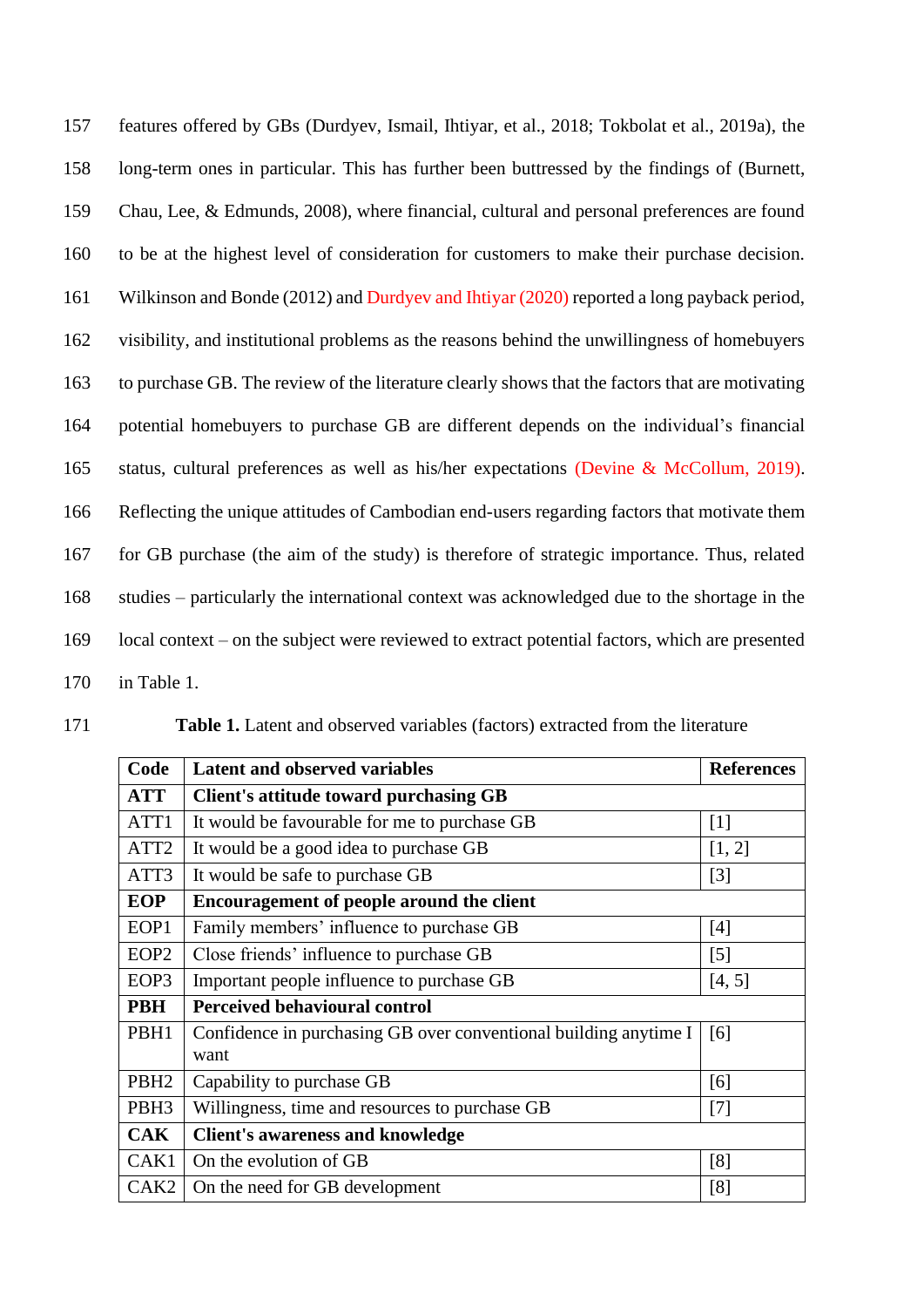| CAK3                                                                                                                                                                                                                                                                                                                                                                                                                                                                | On the advantages of GB over conventional building             | [8]               |  |
|---------------------------------------------------------------------------------------------------------------------------------------------------------------------------------------------------------------------------------------------------------------------------------------------------------------------------------------------------------------------------------------------------------------------------------------------------------------------|----------------------------------------------------------------|-------------------|--|
| MP                                                                                                                                                                                                                                                                                                                                                                                                                                                                  | <b>Marketing and Promotion</b>                                 |                   |  |
| MP1                                                                                                                                                                                                                                                                                                                                                                                                                                                                 | Advertisements                                                 | $[9]$             |  |
| MP <sub>2</sub>                                                                                                                                                                                                                                                                                                                                                                                                                                                     | Promotional events (e.g. exhibitions)                          | $[9]$             |  |
| MP3                                                                                                                                                                                                                                                                                                                                                                                                                                                                 | Word of mouth                                                  | $[9]$             |  |
| <b>CEC</b>                                                                                                                                                                                                                                                                                                                                                                                                                                                          | Client's environmental concern                                 |                   |  |
| CEC1                                                                                                                                                                                                                                                                                                                                                                                                                                                                | Severe abuse of the environment by mankind                     | $[10]$            |  |
| CEC <sub>2</sub>                                                                                                                                                                                                                                                                                                                                                                                                                                                    | Limits to growth beyond the industrialized society's expansion | [11]              |  |
|                                                                                                                                                                                                                                                                                                                                                                                                                                                                     | emerge                                                         |                   |  |
| CEC <sub>3</sub>                                                                                                                                                                                                                                                                                                                                                                                                                                                    | Mankind must live in harmony with nature to survive            | $[11]$            |  |
| GI                                                                                                                                                                                                                                                                                                                                                                                                                                                                  | <b>Government incentives</b>                                   |                   |  |
| GI1                                                                                                                                                                                                                                                                                                                                                                                                                                                                 | Tax incentives                                                 | $[12]$            |  |
| GI <sub>2</sub>                                                                                                                                                                                                                                                                                                                                                                                                                                                     | Direct grants                                                  | $[13]$            |  |
| GI <sub>3</sub>                                                                                                                                                                                                                                                                                                                                                                                                                                                     | A soft loan incentive                                          | $[13]$            |  |
| $\mathbf{PI}$                                                                                                                                                                                                                                                                                                                                                                                                                                                       | <b>Purchase intention for GB</b>                               |                   |  |
| PI <sub>1</sub>                                                                                                                                                                                                                                                                                                                                                                                                                                                     | I would purchase GB                                            | [5]               |  |
| PI <sub>2</sub>                                                                                                                                                                                                                                                                                                                                                                                                                                                     | I would live in GB                                             | $[5]$             |  |
| PI3                                                                                                                                                                                                                                                                                                                                                                                                                                                                 | I would recommend GB to other people (i.e. family, friends)    | $\lceil 5 \rceil$ |  |
| 1 = Maichum, Parichatnon, and Peng (2016); $2 =$ Ahn, Pearce, Wang, and Wang (2013);<br>$3 =$ Whang and Kim (2015); $4 =$ Liobikienė, Mandravickaitė, and Bernatonienė (2016); 5<br>$=$ Lin Zhang, Chen, Wu, Zhang, and Song (2018); $6 =$ Kim and Han (2010); $7 =$ Portnov<br>et al. (2018); $8 =$ Abidin (2010); $9 =$ Durdyev and Ihtiyar (2019); $10 =$ N. R. N. A. Rashid<br>and Shaharudin (2017); 11 = Hartmann and Apaolaza-Ibáñez (2012); 12 = Diyana and |                                                                |                   |  |

Abidin (2013);  $13 =$ Lianying Zhang, Li, and Zhou (2017)

# 172

# 173 **3 Methodology**

# 174 **3.1 A Conceptual Model**

 No doubt, the GB concept has been introduced to improve – environmentally, economically, and socially – living conditions (Durdyev, Zavadskas, Thurnell, Banaitis, & Ihtiyar, 2018). Despite its benefits, for widespread adoption of the GB concept, an individual's willingness to buy a GB is important. As highlighted in the relevant literature on the subject, various factors may trigger potential homebuyer's PI, for example, cultural preferences, expectations from the GB, and particularly economic factors/financial status. As such, sui generis socio-economic conditions of each nation require a particular diagnosis, which is the departure point of this study. With the inclusion of the macro-business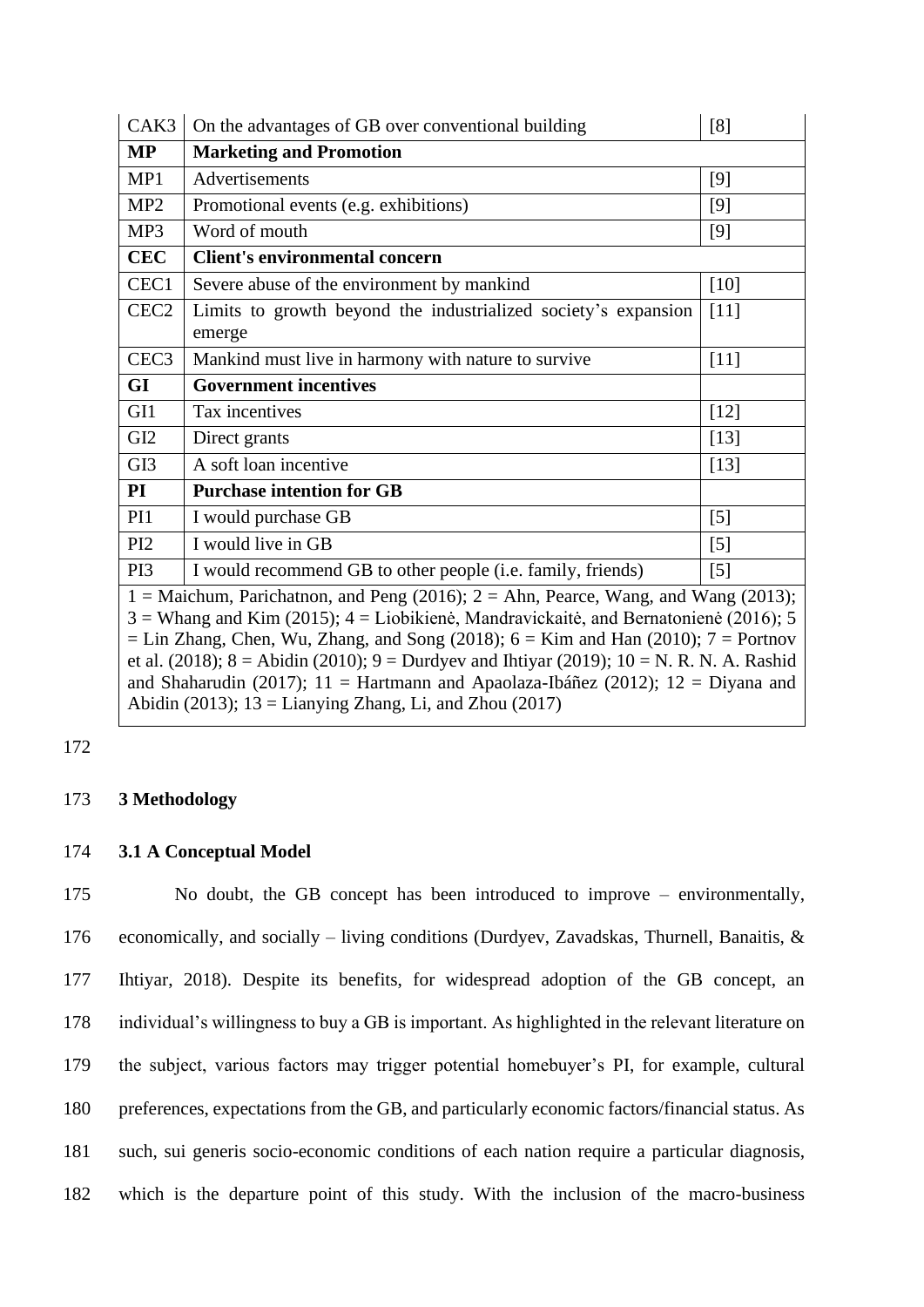- 183 environment factors (i.e. government's contribution) to the well-known TPB, this study has 184 extracted potential factors by acknowledging the international context on the subject. Thus, 185 the extracted factors that are presented in Table 1 are used to develop a conceptual model of
- 186 the study (refer to Figure 1).
- 187 **Figure 1.** Conceptual model of the study



# 188 **3.2 Research Method**

 This study adopts mixed methodological approach, as illustrated by Figure 2 and described below. While qualitative method is used to identify the factors, quantitative method is used to collect the primary data. The qualitative stage was achieved through a robust review of the GB context, while a questionnaire survey method was adopted to assess the hypothesized model of factors influencing the potential GB clients' PI. The simplest design of the questions was helpful to reduce the complexity of the questionnaire survey. Hence, to ensure that the potential GB clients can easily understand the relationship of the factors (refer to Table 1) with the PI and rate them according to their relative impact according to a Likert scale (from strongly disagree (1) to strongly agree (5)) adopted in this study. A short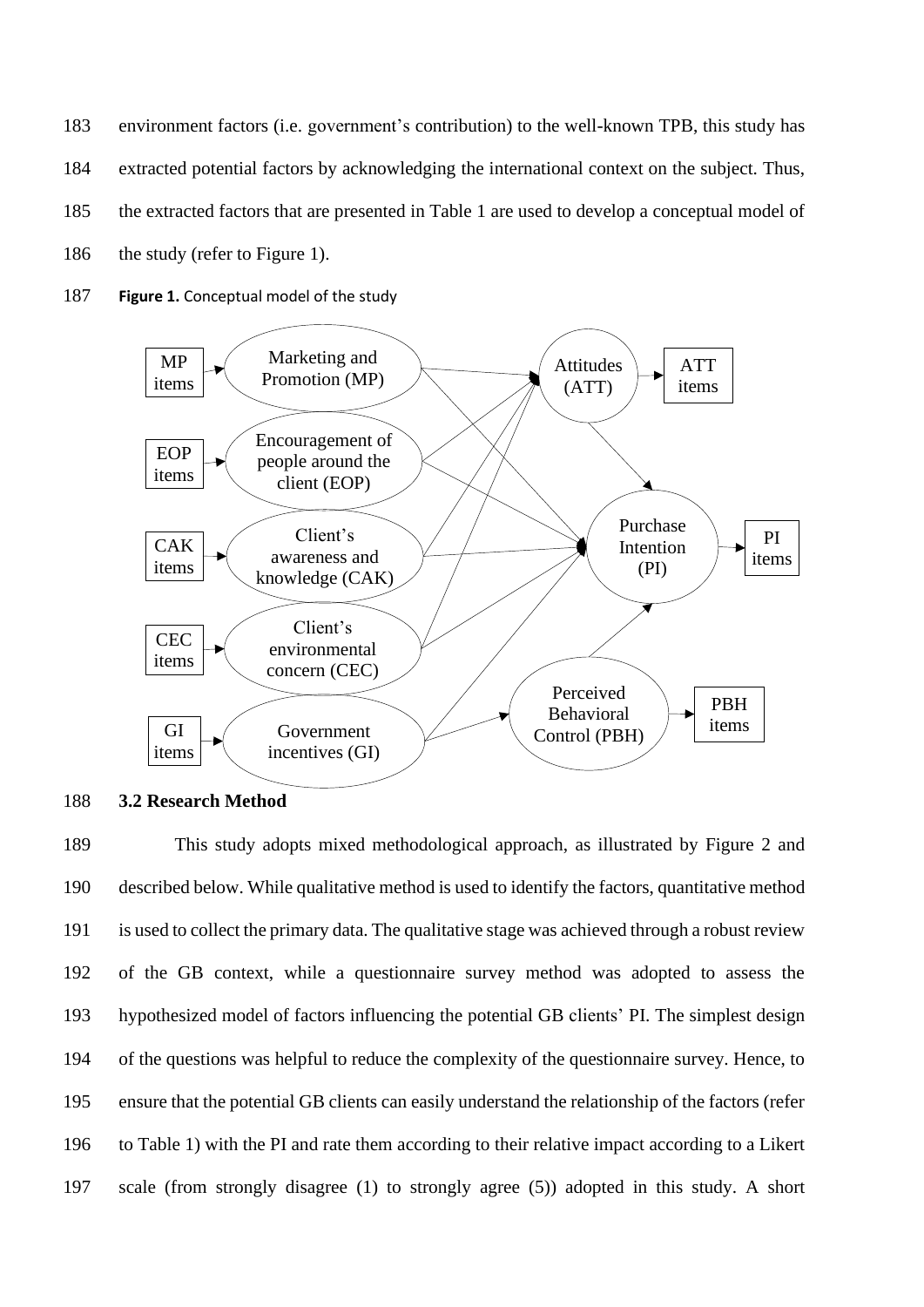questionnaire, comprised of two distinct sections, was developed for the potential clients to complete. The first section aimed to identify the precise level of impact that each of the factors has on each potential clients' intention. Section two of the questionnaire was to do with the demographic background of the participants. This information is important as a tool to identify whether the range of the above factors influenced groups with differing backgrounds in differing fashions.



204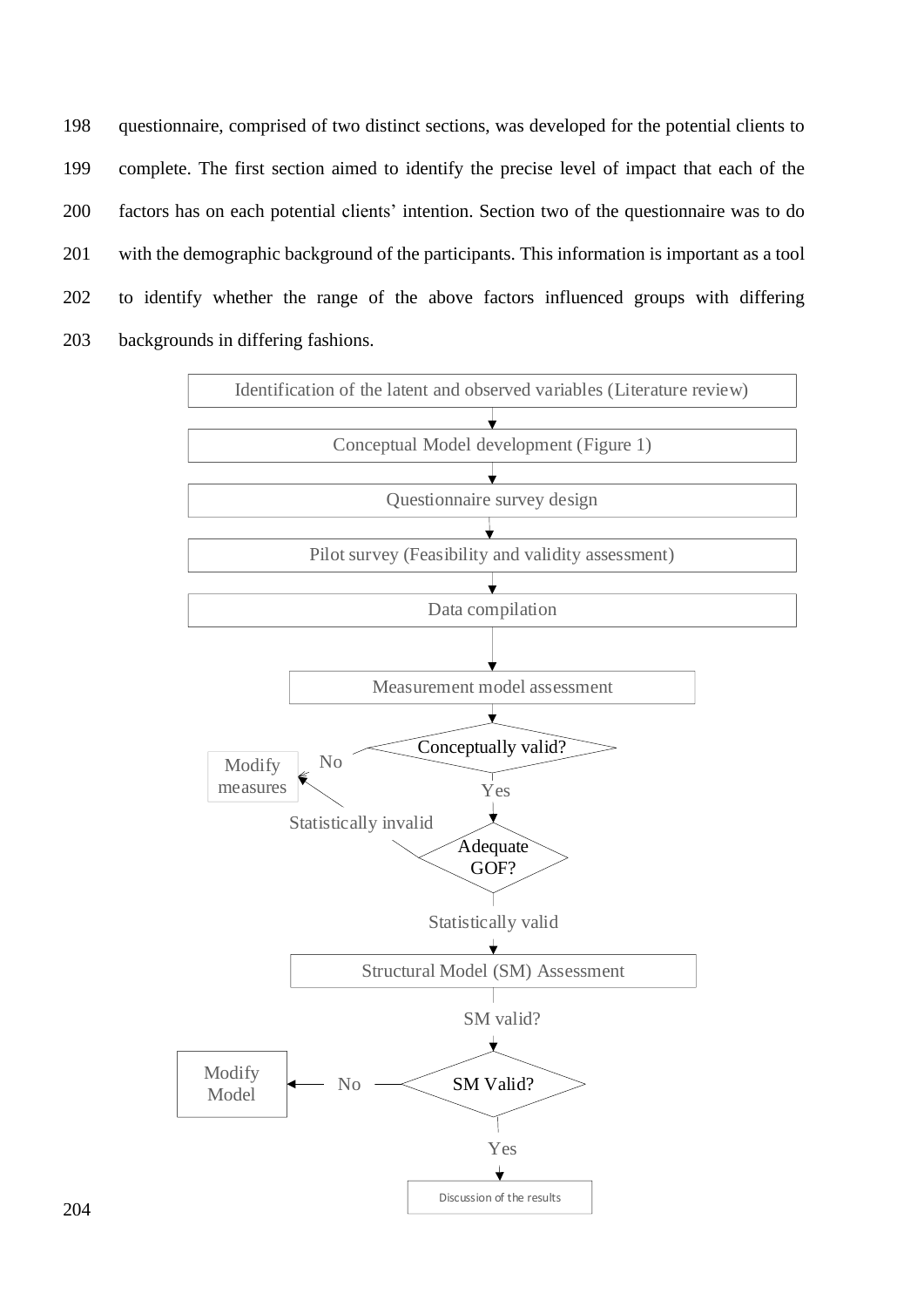Figure 2: Research flowchart

 Before the administration of the survey, the feasibility and validity of the survey's design and relevance to the Cambodian context were assessed through a pilot survey with the GB and marketing experts. These experts were from both industry practicing (3 experts with a minimum of 5 years of GB experience) and people working in academia (professors in marketing and construction management). Their feedback was then utilized to improve the survey's appeal and to ensure a sufficient response rate.

*3.2.1 Structural Equation Modelling (SEM)*

 As one of the robust analysis techniques, Structural Equation Modelling (SEM), which combines factor analysis and multiple regression (Byrne, 2010), has been widely applied to solve various environmental problems (Mardani et al., 2017). For instance, Durdyev, Ismail, Ihtiyar, et al. (2018) utilized SEM to quantify the relationship between the barriers to sustainable construction. N. R. N. A. Rashid and Shaharudin (2017) quantified the relationship between the factors influencing the Malaysian clients' PI toward a green home, for which they used SEM. As it can be seen, SEM has been a primary technique to examine and quantify the relative influence of latent variables on the measured phenomena. This study thus aims to provide an in-depth understanding of the hypothesized latent variables and their observed variables on PI; hence, utilizes SEM to quantify the relationship between them.

**4 Results**

#### **4.1 Demographic data**

 To know the demographics of the survey participants is crucial when evaluating their purchasing attitudes (Kanchanapibul et al., 2014). Thus, in the second section of the survey, the respondents were asked to provide their demographics, such as age, gender, and the highest level of qualification. The survey was administered to the residents of Phnom Penh city, which is known for its completed as well as ongoing GB facilities. The results demonstrate that about two-thirds of the participants hold a bachelor's degree, while others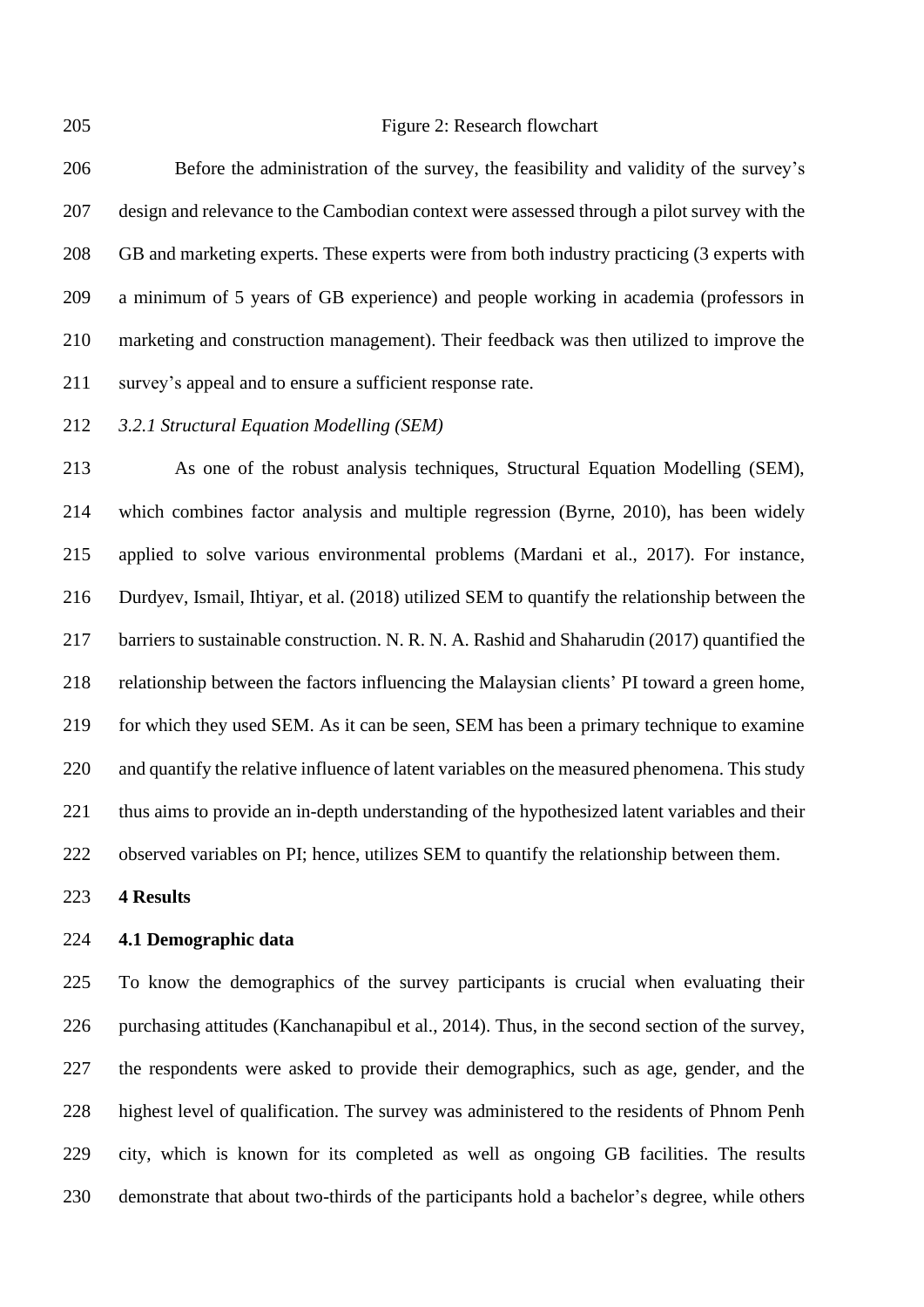hold a higher degree of tertiary education (e.g. a master's degree). The majority of the participants nearly 88% have ages ranging from 16 to 25, and the remaining 12% being 25- 40 years old respectively which indicates that the feedback is biased towards the perceptions of young potential clients (Zhang et al., 2018). While female participants are accounted for 47%, the male respondents are slightly above half of the responses. It is worth mentioning that most of the responses were received from well-educated young clients. Although this added to the quality of the feedback and therefore, reliability of the research outcomes, it could also be treated as a limitation of the study. To the authors' observation, the rationale behind this perhaps due to more knowledge and awareness of the generation, which eventually makes them feel more competent in participating in the survey. This is supported by the findings of Kanchanapibul et al. (2014), who concluded that the younger and well- educated clients the more knowledgeable and concerned generation about the environmental issues.

#### **4.2 Measurement Model (MM)**

 The MM assesses the relationship between the latent variables and their observed attributes (refer to Table 1). The assessment was performed based on parameters of the exploratory factor analysis (Hair Jr, Hult, Ringle, & Sarstedt, 2016), which are demonstrated in Table 2. As it can be seen, the computed values of the outer loadings (OL), Cronbach's 249 alpha  $(C\alpha)$  and composite reliability  $(CR)$ , and average variance extracted  $(AVE)$  are above the satisfactory thresholds (refer to Table 2) reported in the SEM literature. In addition, Table 3 presents the square root of AVE values, which is a clear indication of the inexistence of correlation between any latent variables. It is worthwhile mentioning that the observed variables (MP1, CEC2, and EOP3) that have an outer loading less than 0.7 were omitted for further analysis to ensure that the model yields the recommended levels of the goodness of fit measures. Thus, the MM is assessed (in terms of its reliability and validity) for further assessment of the structural model (SM).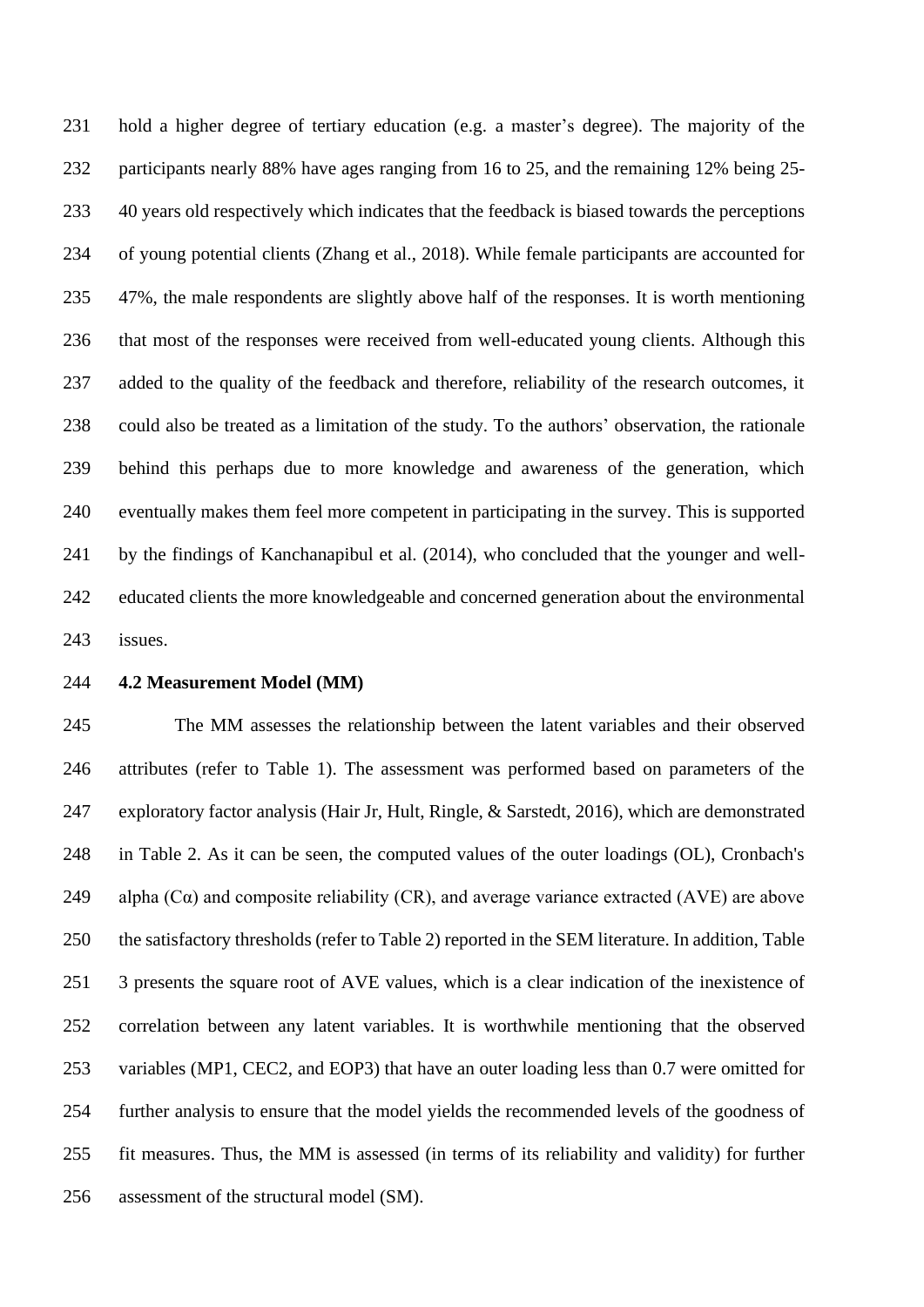257 **Table 2.** Assessment of the MM

| <b>Observed variable</b>                                                                    | OL     | <b>AVE</b> | Ca     |
|---------------------------------------------------------------------------------------------|--------|------------|--------|
| ATT1                                                                                        | 0.8958 | 0.5795     | 0.8029 |
| ATT <sub>2</sub>                                                                            | 0.7952 |            |        |
| ATT3                                                                                        | 0.7887 |            |        |
| EOP1                                                                                        | 0.8143 | 0.7263     | 0.8881 |
| EOP <sub>2</sub>                                                                            | 0.8513 |            |        |
| EOP3*                                                                                       | 0.5894 |            |        |
| PBH1                                                                                        | 0.8604 | 0.6849     | 0.8673 |
| PBH <sub>2</sub>                                                                            | 0.7915 |            |        |
| PBH <sub>3</sub>                                                                            | 0.8293 |            |        |
| CAK1                                                                                        | 0.8485 | 0.7152     | 0.8829 |
| CAK <sub>2</sub>                                                                            | 0.8562 |            |        |
| CAK3                                                                                        | 0.8323 |            |        |
| $MP1^*$                                                                                     | 0.6347 | 0.6476     | 0.8441 |
| MP <sub>2</sub>                                                                             | 0.8331 |            |        |
| MP3                                                                                         | 0.7358 |            |        |
| CEC1                                                                                        | 0.7482 | 0.6473     | 0.7300 |
| $CEC2$ <sup>*</sup>                                                                         | 0.6104 |            |        |
| CEC <sub>3</sub>                                                                            | 0.7733 |            |        |
| GI1                                                                                         | 0.8957 | 0.5820     | 0.7708 |
| GI <sub>2</sub>                                                                             | 0.7807 |            |        |
| GI3                                                                                         | 0.8134 |            |        |
| PI1                                                                                         | 0.8889 | 0.7150     | 0.8831 |
| PI <sub>2</sub>                                                                             | 0.8101 |            |        |
| PI3                                                                                         | 0.8357 |            |        |
| $*$ Note: observed variables are omitted from further analysis due to low outer loadings (< |        |            |        |

0.7) 258 **Table 3.** Fornell-Larcker criterion (Discriminant validity)

| <b>Table 3.</b> Formell-Larcker criterion (Discriminant validity) |  |  |
|-------------------------------------------------------------------|--|--|
|                                                                   |  |  |

| Construct  | PI     | <b>ATT</b>    | <b>PBH</b>                         | EOP    | GI     | <b>CEC</b> | MP      | CAK    |  |
|------------|--------|---------------|------------------------------------|--------|--------|------------|---------|--------|--|
| PI         | 0.8456 |               |                                    |        |        |            |         |        |  |
| <b>ATT</b> | 0.5767 | 0.7612        |                                    |        |        |            |         |        |  |
| <b>PBH</b> | 0.3217 | 0.3463 0.8276 |                                    |        |        |            |         |        |  |
| EOP        | 0.2643 |               | 0.3850 0.4653                      | 0.8522 |        |            |         |        |  |
| GI         | 0.5453 |               | 0.3993 0.3614 0.2895 0.7629        |        |        |            |         |        |  |
| <b>CEC</b> | 0.6341 |               | 0.4934 0.3167 0.3030               |        | 0.6103 | 0.8045     |         |        |  |
| <b>MP</b>  | 0.2400 |               | 0.3353 0.4564 0.5479 0.3675        |        |        | 0.3225     | -0.8047 |        |  |
| <b>CAK</b> | 0.4910 |               | 0.5280 0.4737 0.4178 0.4337 0.5298 |        |        |            | 0.4378  | 0.8457 |  |
|            |        |               |                                    |        |        |            |         |        |  |

Squared correlations; AVE in the diagonal.

# 259 **4.3 Structural Model (SM)**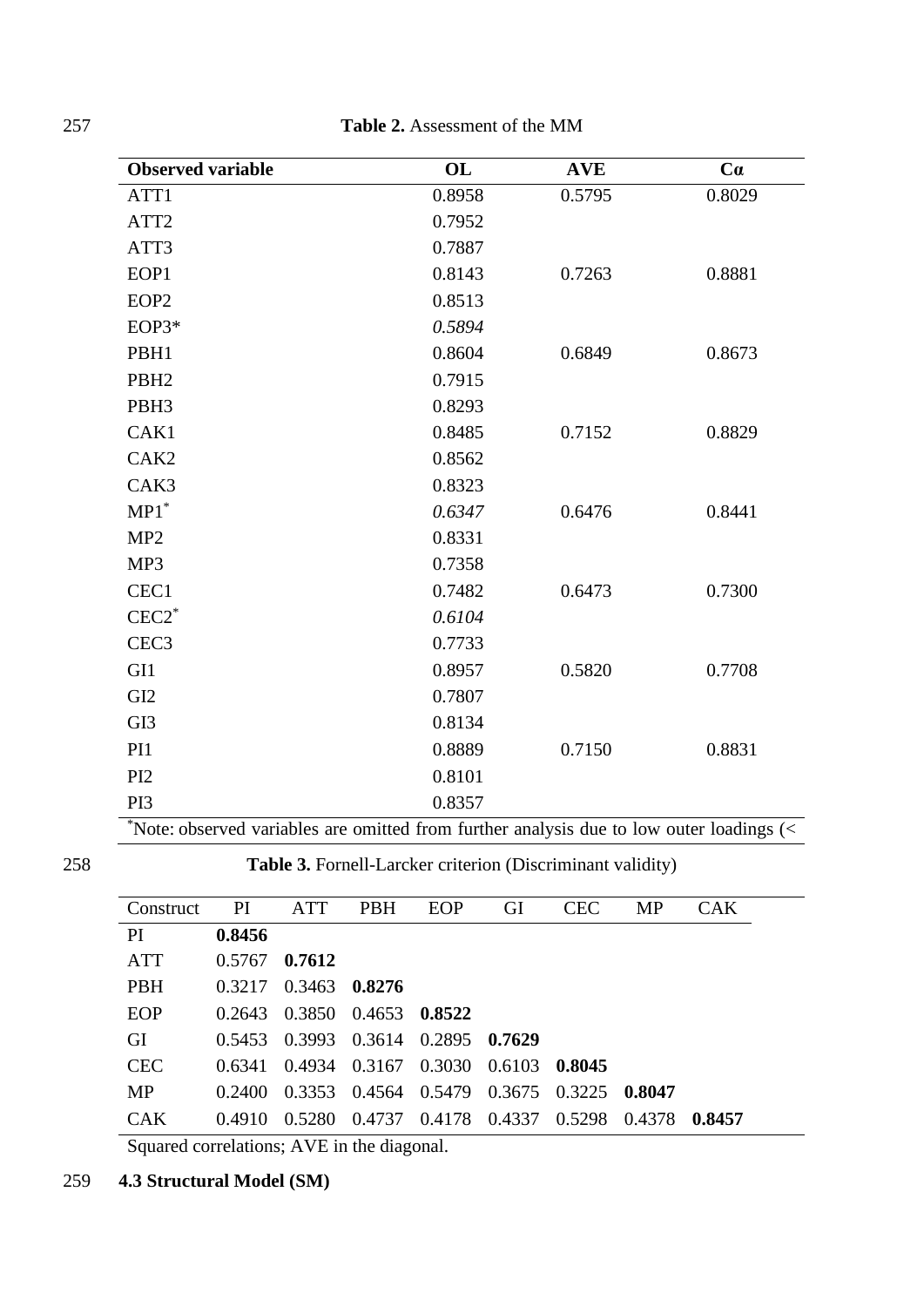| 260 | The goodness of fit was used as the point of departure to assess the SM of the factors            |
|-----|---------------------------------------------------------------------------------------------------|
| 261 | that are having an influence on the Cambodian clients' purchase intention, for which the          |
| 262 | standardized root-mean-square (SRMR) was computed. The estimated value of 0.034 was               |
| 263 | calculated for the SRMR, which indicates a satisfactory fit for the final model (Byrne, 2010).    |
| 264 | Additionally, the R2 values, which demonstrate the measure of the predictive power and            |
| 265 | amount of variance for the latent variable in question, were computed (refer to Figure 2).        |
| 266 | According to the classification proposed by Chin (1998), the computed R2 values in this           |
| 267 | study are between the moderate and substantial level, while only PI is above the substantial      |
| 268 | level. The results indicate that the final model explains 73.2%, 59.5%, and 58.9% of the          |
| 269 | variance in PI, ATT, and PBH, respectively. Finally, the decisions (all are supported and         |
| 270 | statistically significant at $p<0.05$ ) made on the research hypotheses and path coefficients are |
| 271 | presented in Table 4.                                                                             |

272 **Table 4.** The final model (SM) results

| <b>Hypothesis</b>     | Path coefficient $(\beta)$ | t-value     | <b>Support</b> |
|-----------------------|----------------------------|-------------|----------------|
| $CEC \rightarrow ATT$ | 0.7812                     | 14.1721***  | Yes            |
| MP > PI               | 0.7402                     | 17.8583***  | Yes            |
| $CAK \rightarrow PI$  | 0.7279                     | 15.0368***  | Yes            |
| $MP \rightarrow ATT$  | 0.6617                     | 13.4566***  | Yes            |
| $EOP \rightarrow PI$  | 0.5713                     | 4.8878 ***  | Yes            |
| $GI \rightarrow PI$   | 0.5281                     | $2.2605**$  | Yes            |
| $GI \rightarrow PBH$  | 0.4875                     | $2.1012**$  | Yes            |
| $ATT \rightarrow PI$  | 0.4504                     | $3.2557***$ | Yes            |
| $CAK \rightarrow ATT$ | 0.4374                     | 4.3723***   | Yes            |
| $PBH \rightarrow PI$  | 0.4248                     | 3.3389***   | Yes            |
| $EOP \rightarrow ATT$ | 0.415                      | $2.5901**$  | Yes            |
| $CEC \rightarrow PI$  | 0.3695                     | $2.2615**$  | Yes            |

\*\*\*  $p < 0.001$ ; t (0.001) = 3.107; \*\*  $p < 0.05$ ; t (0.05) = 1.648 (Roldán & Sánchez-Franco,

274 Figure 2 illustrates the associations (denoted by the numbers on the arrows) between 275 the constructs, which indicate the significance of the constructs and are used to rank them 276 according to their relative significance (refer to Table 4) (Roldán & Sánchez-Franco, 2012).

<sup>273</sup>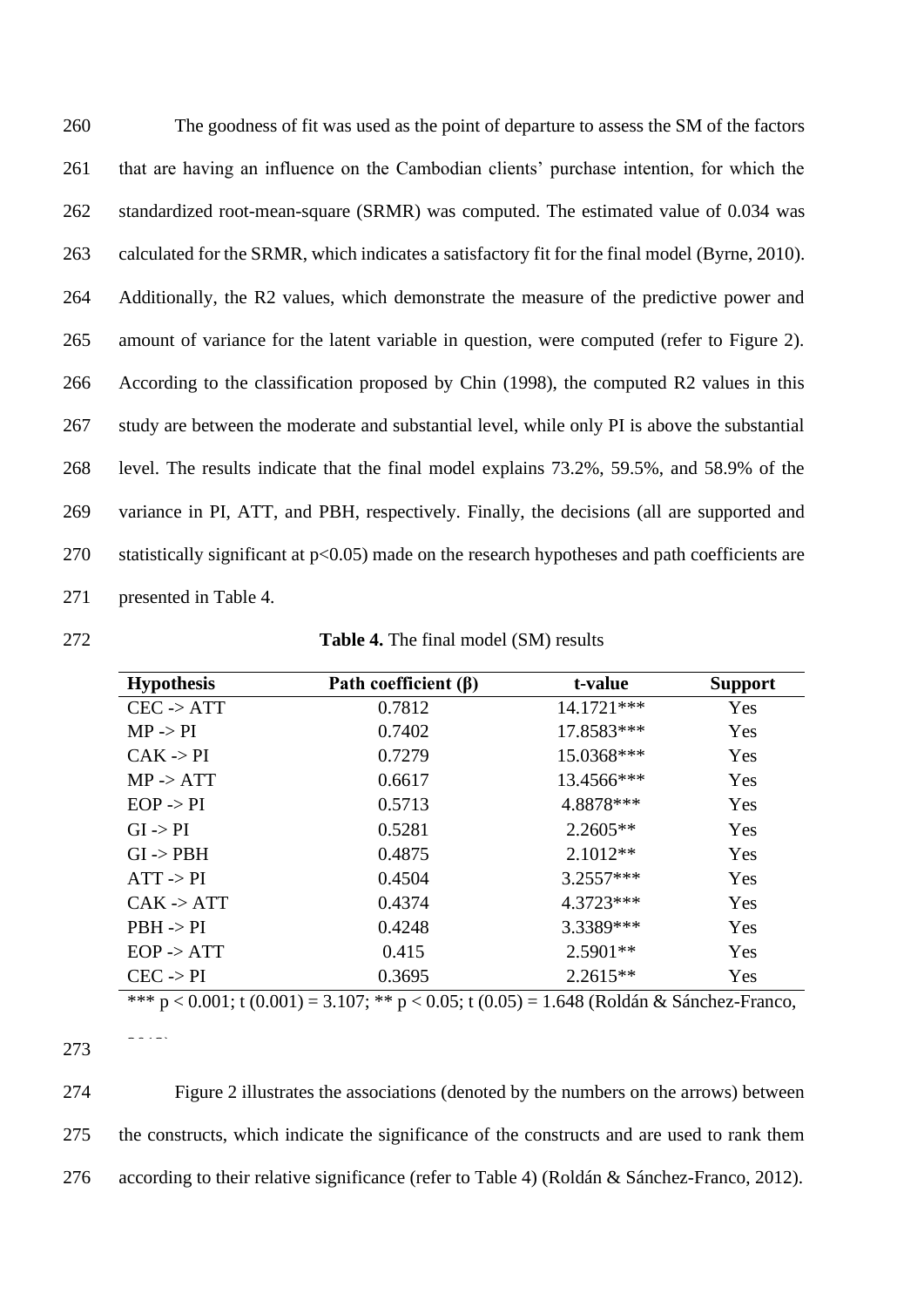The results show that the 'client's environmental concern' (CEC) has the highest 278 influence ( $\beta$ =0.7812) on the 'client's attitude toward purchasing GB' (ATT), while the same 279 construct has the least  $(\beta=0.3695)$  impact on the 'client's purchase intention' (PI). The 'marketing and promotion' (MP) has the highest (β=0.7402) and the second-highest 281 ( $\beta$ =0.6617) influence on PI and ATT, respectively. The results in Figure 3 shows that 'promotional events' (MP2) and 'word of mouth' (MP3) are the first and second most significant items contributing to the construct (MP). The results indicate that the second 284 construct influencing PI is 'client's awareness and knowledge' ( $\beta$ =0.7279) and 'I am aware and has a knowledge on the evolution of GB' (CAK1), 'I am aware and know why there is a need for GB development' (CAK2) and 'I am aware and know the advantages of GB over conventional building' (CAK3) are the first, second and third most influential items under this construct, respectively. The same construct (CAK) was found to be the third that is 289 influencing ATT with  $\beta$ =0.4374 as presented by Figure 3. The 'government incentives' (GI) construct is the only construct that was hypothesized to have an influence on 'perceived behavioral control' (PBH) and has almost the same influence on both PBH (β=0.4875) and 292 PI ( $\beta$ =0.5281). All items, which are 'tax incentives' (GI1), 'direct grants' (GI2), and 'a soft loan incentive' (GI3) for purchasing GB are significantly reflecting this construct. Figure 3 illustrates that 'encouragement of people around the client' (EOP) has the third-highest influence on PI, while the same construct has the least influence on ATT. The major contributing items under this construct are 'family members' influence to purchase GB' (EOP1) and 'close friends' influence to purchase GB'. Lastly, according to Figure 3, the 298 influence of ATT on PI ( $\beta$ =0.4504) is slightly higher than the influence of PBH on PI  $(\beta=0.4248)$ .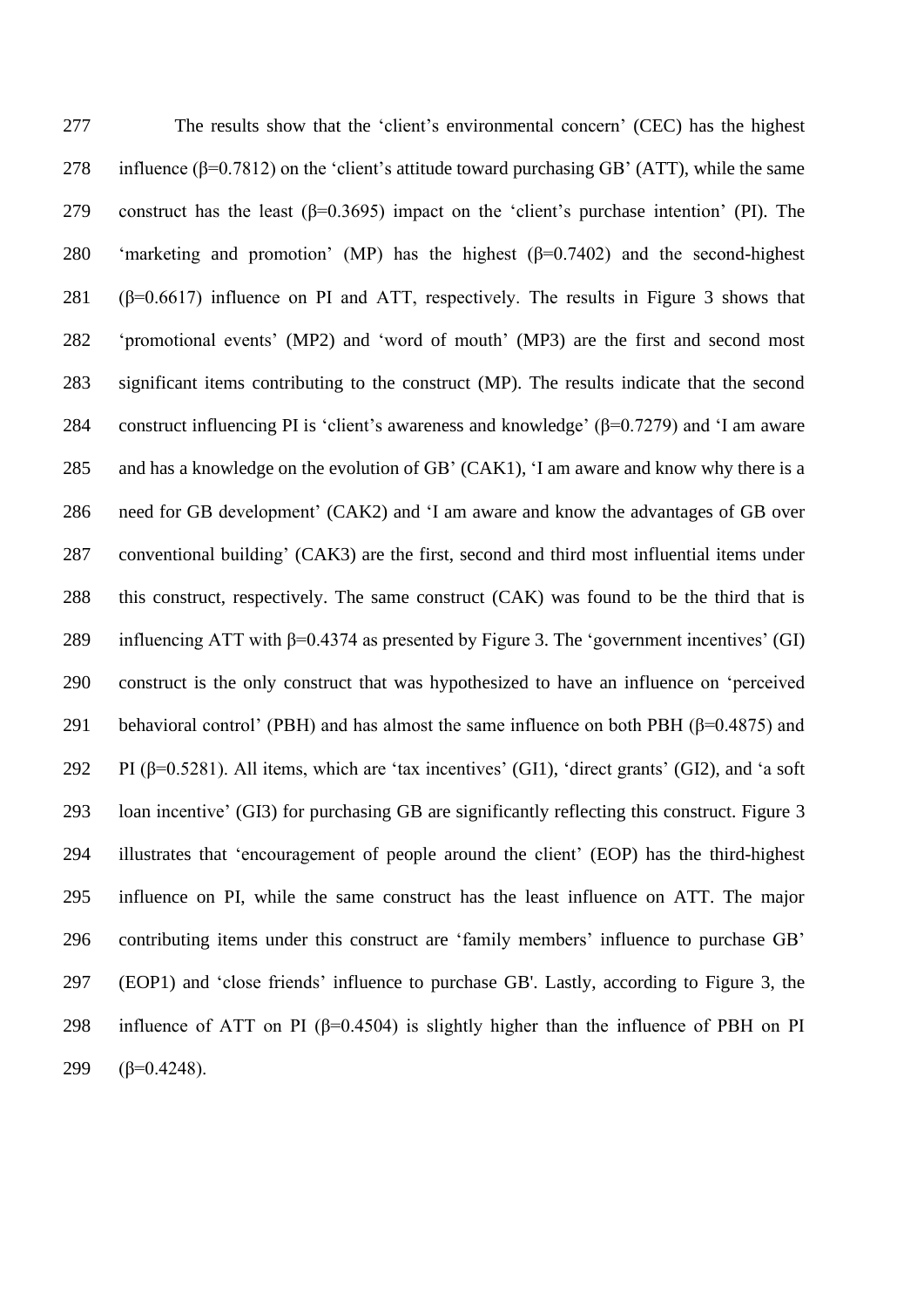

Figure 3. The final SEM model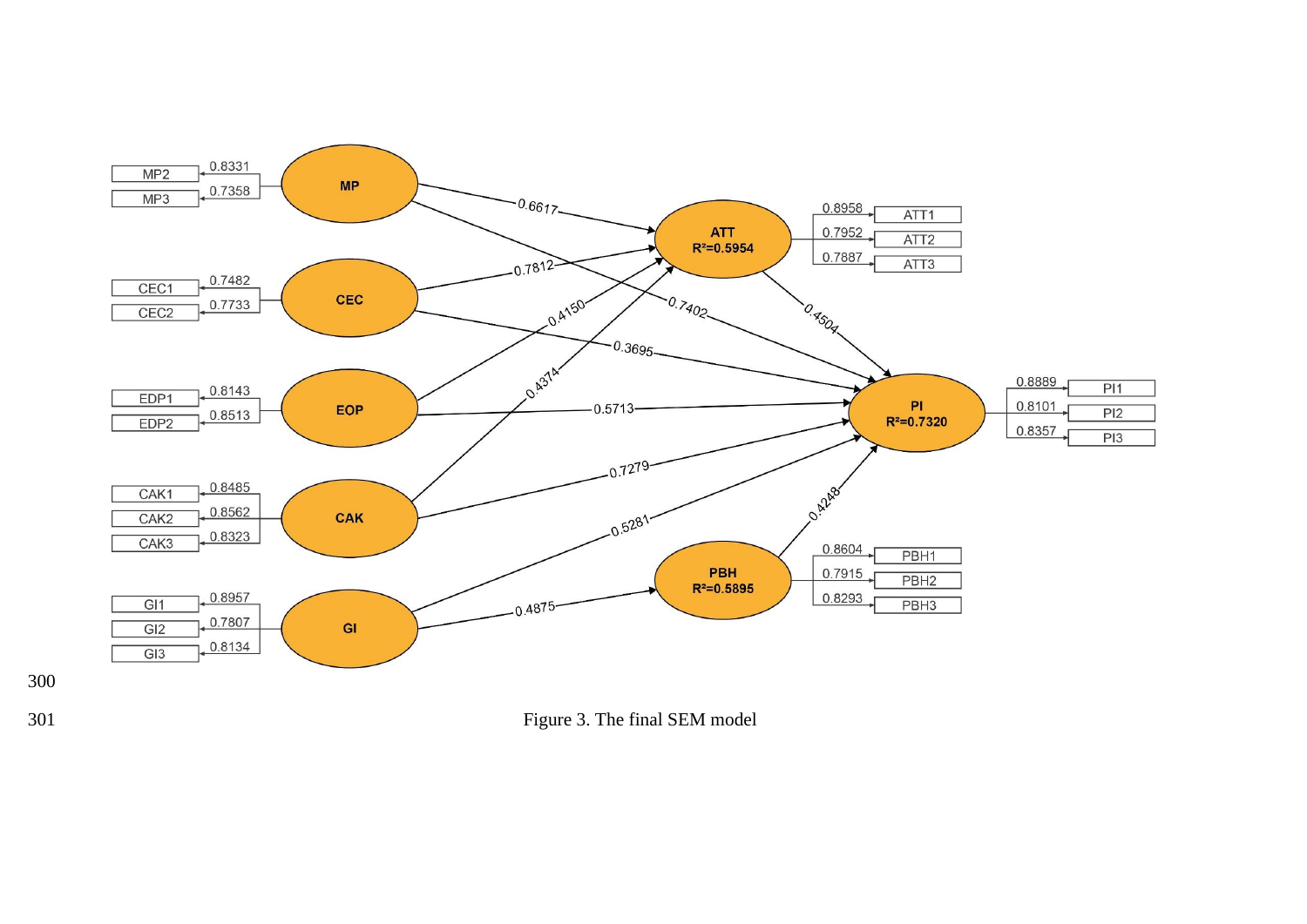#### **5 Discussion**

 To provide a detailed discussion, significant outcomes from the SM (were assessed based on the responses from the potential GB clients in Cambodia) were pulled out and discussed, which are then compared/contrasted against the findings of the studies in the GB context. The consensus among past studies is that it may not be possible to translate the theoretical lessons of ecology and environment into actual performance. This has been justified by other businesses, such as hospitality and food (Kollmuss & Agyeman, 2002). This hypothesis seems to be rejected by the statistical findings, which show that both 'awareness and knowledge' (CAK) and 'environmental concern' (CEC) constructs have the highest influence on the individuals' purchase intention. The clear message is that the respondents are concerned with the ecological problems in Cambodia, which is reported by Moll (2019), and believe that they are an essential part of ecology. These results are also consistent with the demographic background of the study as it can be seen that the young respondents are dominant. Reportedly, the young generation has some knowledge of GB, which consequently gives an ability to make a judgment about being committed to green behavior (Kanchanapibul et al., 2014). Although awareness and knowledge have been reportedly known as a good catalyst to widely promoting GBs (Durdyev, Ismail, Ihtiyar, et al., 2018; Martek et al., 2019; Wang, Zhang, & Pasquire, 2018), it has also been suggested that other perceptions (i.e. social perceptions) may dominate the judgment ability (Wilcock, Pun, Khanona, & Aung, 2004). For instance, people around the potential homebuyers have a significant influence on their purchase intention. Given the significance of family members in decision-making for an individual in Cambodia, this factor is particularly worth highlighting. As reported by Nakanishi and Yamano (2014), elders frequently remind the young generation in Cambodia: "Your parents are your first god(s)". This shows that social issues, particularly in culturally conservative countries, exert a greater influence on the young generation's decisions. On the other hand, the results show that the 'marketing and promotional' events have a significant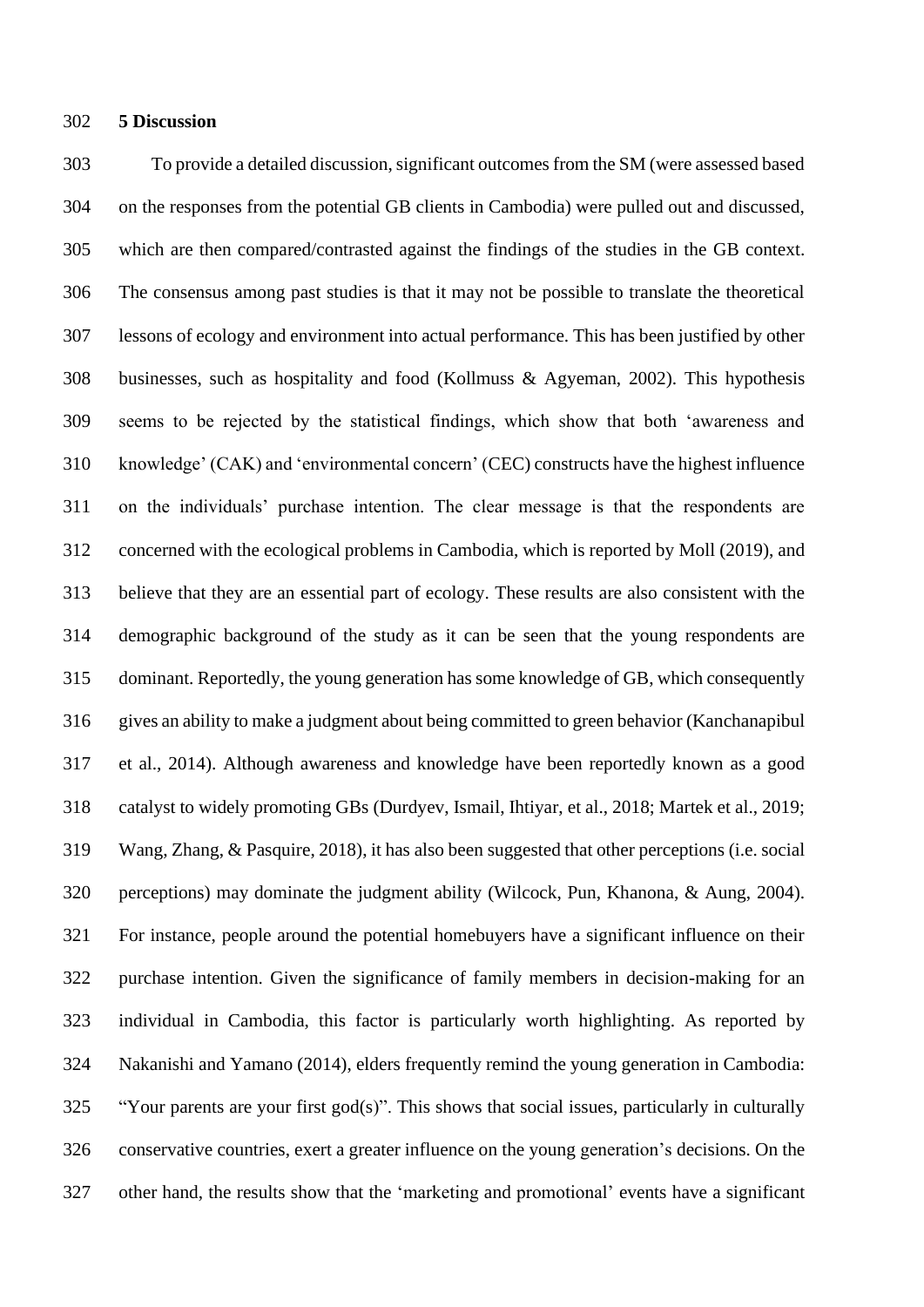influence on the PI. This result implies that the frontline of the construction industry, those who are involved in GB development, in particular, are recommended to utilize this kind of event to raise awareness among the individuals.

 The results also show that the homebuyers' confidence (PBH1), capability (PBH2), and resources and willingness (PBH3) are significantly contributed to their PI, while the governmental support (GI), in terms of any means of support, is also a significantly influencing issue. The capability and willingness of the potential clients to pay for GB is a clear message of the research findings, while the structure meets their health, safety, and environmental comfort expectations. Furthermore, this finding clearly shows that the government support would also drive the potential clients to purchase GBs. This is also consistent with other studies, which reported that governmental support is one of the significant drivers in promoting green practices, particularly in developing countries (Tokbolat, Karaca, Durdyev, & Calay, 2019b).

# **6 Conclusion**

 The impact of buildings and the construction industry on the environment and socio- economic well-being of any society is unquestionable. People live, work, and spend leisure time indoors, thus, the conditions, as well as the quality of both the construction process and operation stages, have a significant influence on the social-economic aspects of the lives of the occupiers. The cumulative impact of buildings on the environment over their life cycle in terms of energy consumption, greenhouse gas emissions, resource consumption, waste, and pollution is one of the largest among other sectors. This is particularly true in the context of developing countries, where the sustainability agenda is not as advanced as in the developed countries. The role of sustainable buildings or so-called green buildings in this regard is unique as the principles and methods of design, construction, and operation of such buildings are usually aligned with energy-efficient, eco-friendly and human-centered standards, and philosophies. The financial side of the question is debated as many researchers argue that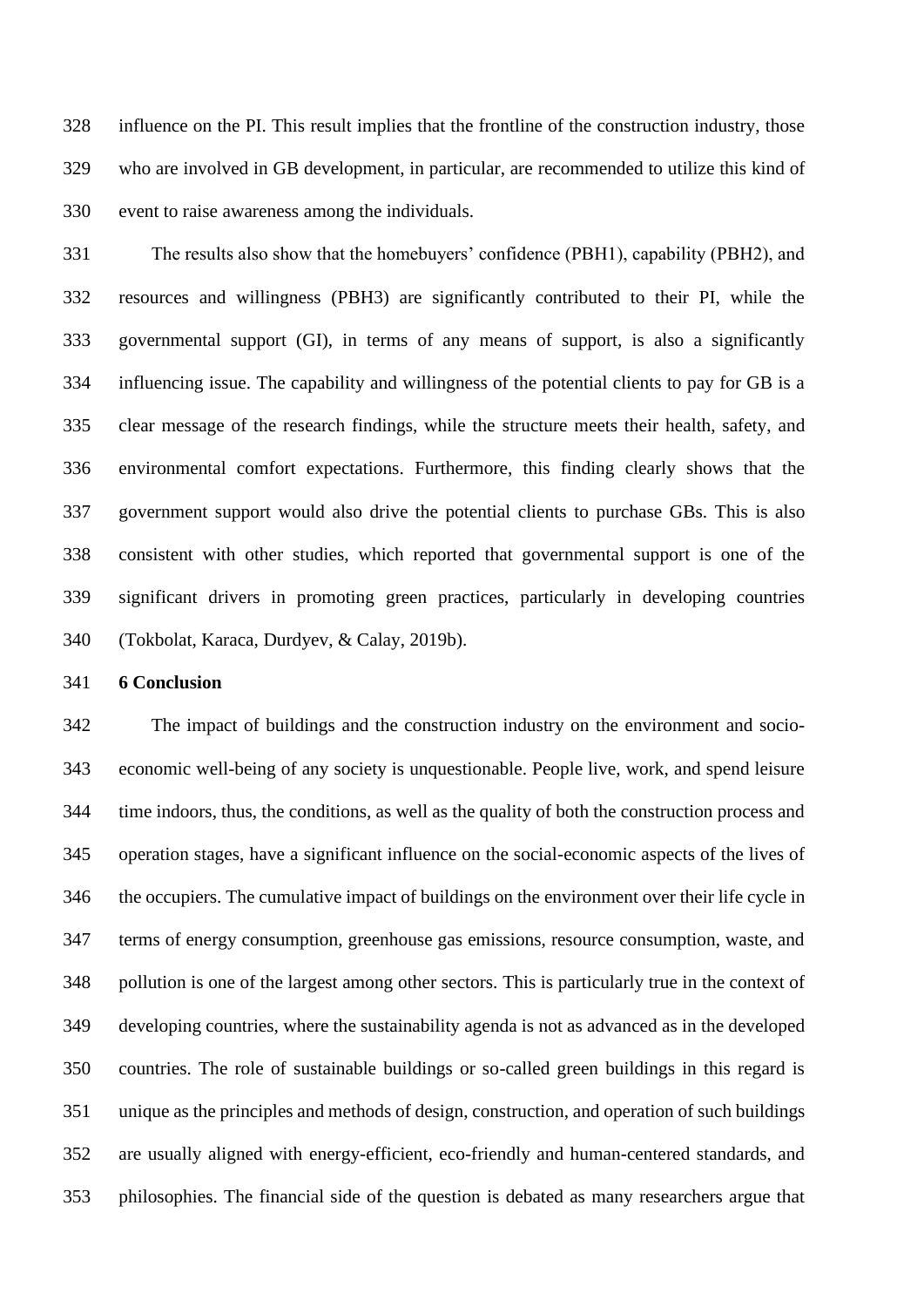green buildings cost more while purchasing due to various additional features which make them sustainable. Nevertheless, green buildings are considered as one of the viable and potential solutions to the aforementioned sustainability challenges. In this context, the role of those who would be living or working in green buildings is critical.

 To effectively plan, design, and implement green building projects, it is critically important to understand the market and especially the perceptions and willingness of the general public to engage with green buildings. In this context, the present study aimed to gauge the perceptions of the general public (potential clients) in a developing country and to understand the drivers (factors) that would encourage them to purchase a GB. The adopted methodology combined the secondary and primary data collection and analysis. The former being (a) an extensive literature review aimed to identify the key drivers (factors) based on international research findings that would positively affect the prospective clients, and the latter being (2) a survey adopted to understand the perceptions of potential clients to the identified drivers (factors). The obtained data were analyzed using the Structural Equation Modelling technique which combines factor analysis and multiple regression. The results of the study indicate that the general willingness and decision of potential clients to buy GBs would be driven by such factors such as (the first one having the highest impact): (1) "client's environmental concern"; (2) "marketing and promotion" efforts (especially promotional events and a word of mouth); (3) "client's awareness and knowledge"; and (4) "governmental incentives" (including tax incentives, grants, and soft loan incentives). The unfolded explanation of the results and their associated validation are provided in the previous sections. The findings of the study explain to potential stakeholders who could be engaged with GBs in the future in the context of a developing country It is envisaged that the findings of the study could help researchers, developers, investors, and other relevant stakeholders to better understand the subject matter, and particularly, the drivers, i.e. significant factors, that

affect the potential clients the most to be willing to engage with GBs. This study would also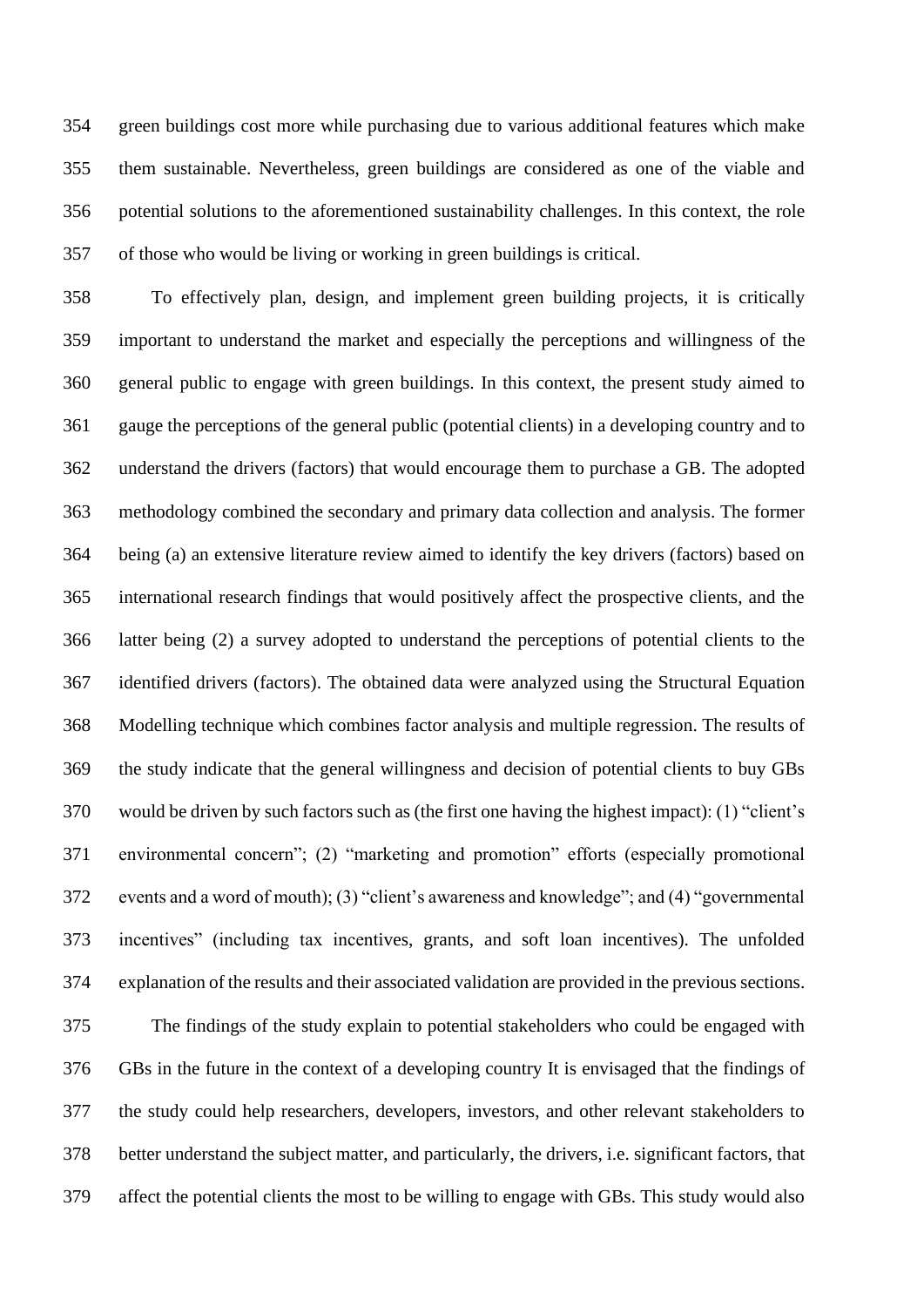help wider society, especially in developing countries where this sort of research activities are limited and there is no critical mass of information relevant to a local context which could help to advance the adoption of GB on a wider scale. The study is intended to make an impactful contribution to the Cambodian, in particular, and to developing countries' context, in general, in terms of implementing the proposed methodology to identify drivers affecting the intention of the general population to acquire GBs. Considering that this type of research has not been done in the context of Cambodia, the paper will be very useful to develop the concept of GBs as it provides a very detailed guidelines how to perform such research and also provide a list of drivers which could be simply used as a guidance while making decisions. Although the study runs the survey among the public, there was a high prevalence of young and educated respondents, which means that the survey results can be slightly biased towards the opinions of a certain group of people. However, it is also believed that this part of the population will play an active role in the future in terms of building a sustainable society and will also become the actual potential clients. Future research, nevertheless, should widen the respondent's pool demographics.

**Data Availability Statement**

 Some or all data, models, or codes that support the findings of this study are available from the corresponding author upon reasonable request.

**References**

Abidin, N. Z. (2010). Investigating the awareness and application of sustainable construction

concept by Malaysian developers. *Habitat international, 34*(4), 421-426.

- Ahn, Y. H., Pearce, A. R., Wang, Y., & Wang, G. (2013). Drivers and barriers of sustainable
- design and construction: The perception of green building experience. *International*
- *Journal of Sustainable Building Technology and Urban Development, 4*(1), 35-45.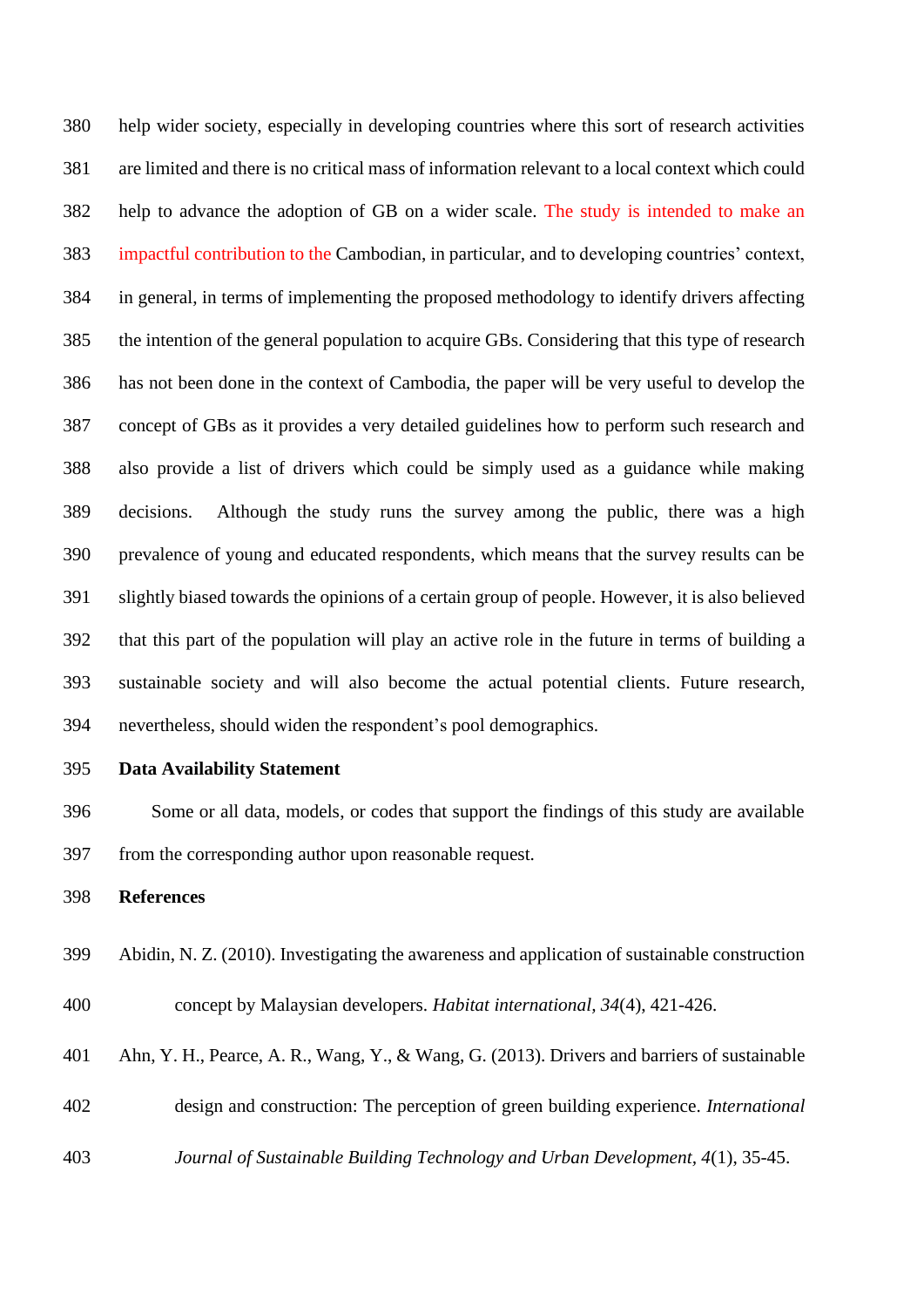| 404 | Ali, H. H., & Al Nsairat, S. F. (2009). Developing a green building assessment tool for   |
|-----|-------------------------------------------------------------------------------------------|
| 405 | developing countries–Case of Jordan. Building and Environment, 44(5), 1053-1064.          |
| 406 | Alias, A. A., Sin, T., & Aziz, W. (2010). The green home concept-acceptability and        |
| 407 | development problems. Journal of Building Performance, 1(1).                              |
| 408 | Aman, A. L., Harun, A., & Hussein, Z. (2012). The influence of environmental knowledge    |
| 409 | and concern on green purchase intention the role of attitude as a mediating variable.     |
| 410 | British Journal of Arts and Social Sciences, 7(2), 145-167.                               |
| 411 | Burnett, J., Chau, C., Lee, W., & Edmunds, K. (2008). Costs and financial benefits of     |
| 412 | undertaking green<br>building assessments: final report. Retrieved<br>from                |
| 413 | http://ira.lib.polyu.edu.hk/handle/10397/2352                                             |
| 414 | Byrne, B. M. (2010). Structural equation modeling with AMOS Basic concepts, applications, |
| 415 | and programming (Multivariate Applications Series). In: New York: Routledge.              |
| 416 | Cai, W., Lai, K.-h., Liu, C., Wei, F., Ma, M., Jia, S., Lv, L. (2019). Promoting          |
| 417 | sustainability of manufacturing industry through the lean energy-saving and               |
| 418 | emission-reduction strategy. Science of the Total Environment, 665, 23-32.                |
| 419 | Chin, W. W. (1998). The partial least squares approach to structural equation modeling.   |
| 420 | Modern methods for business research, 295(2), 295-336.                                    |
| 421 | Devine, A., & McCollum, M. (2019). Understanding social system drivers of green building  |
| 422 | innovation adoption in emerging market countries: the role of foreign direct              |
| 423 | investment. Cities, 92, 303-317.                                                          |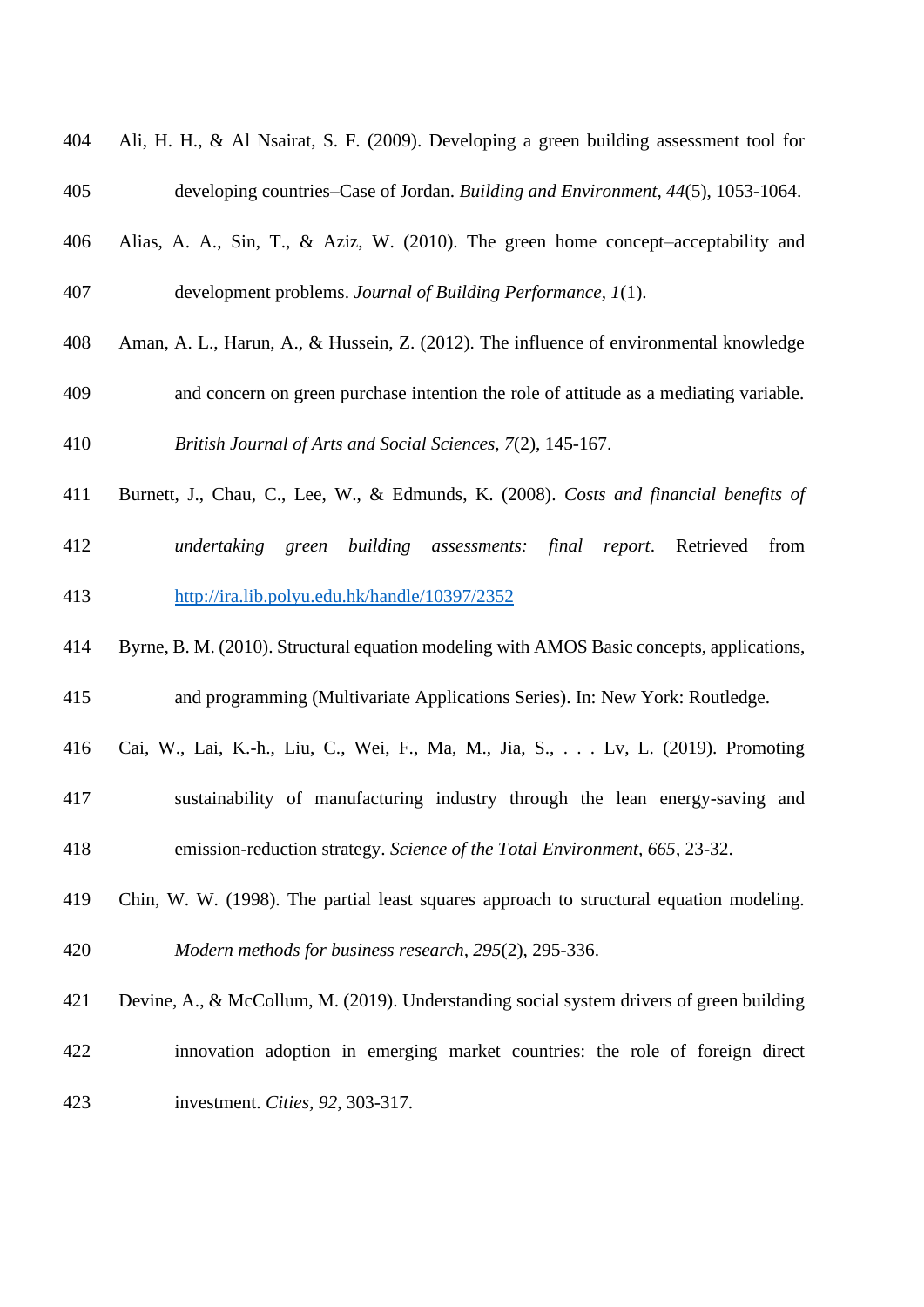| 425 | construction: a conceptual view. International Journal of Humanities and Social                |
|-----|------------------------------------------------------------------------------------------------|
| 426 | Sciences, 7(4), 914-918.                                                                       |
| 427 | Durdyev, S., & Ihtiyar, A. (2019). Structural equation model of factors influencing students   |
| 428 | to major in architecture, engineering, and construction. Journal of Professional Issues        |
| 429 | in Engineering Education and Practice, 145(2), 05018019.                                       |
| 430 | Durdyev, S., & Ihtiyar, A. (2020). Attitudes of Cambodian Homebuyers Towards the Factors       |
| 431 | Influencing Their Intention to Purchase Green Building. In Green Building in                   |
| 432 | Developing Countries (pp. 147-160): Springer.                                                  |
| 433 | Durdyev, S., & Ismail, S. (2016). On-site construction productivity in Malaysian               |
| 434 | $34(4/5)$ , 446-462.<br>infrastructure<br>projects.<br>Structural<br>Survey,                   |
| 435 | doi:https://doi.org/10.1108/SS-12-2015-0058                                                    |
| 436 | Durdyev, S., Ismail, S., Ihtiyar, A., Abu Bakar, N. F. S., & Darko, A. (2018). A partial least |
| 437 | squares structural equation modeling (PLS-SEM) of barriers to sustainable                      |
| 438 | construction in Malaysia. Journal of Cleaner Production, 204, 564-572                          |
| 439 | Durdyev, S., Ismail, S., & Kandymov, N. (2018). Structural Equation Model of the Factors       |
| 440 | Affecting Construction Labor Productivity. Journal of Construction Engineering and             |
| 441 | Management, 144(4), 04018007. doi:doi:10.1061/(ASCE)CO.1943-7862.0001452                       |
| 442 | Durdyev, S., Zavadskas, E. K., Thurnell, D., Banaitis, A., & Ihtiyar, A. (2018). Sustainable   |
| 443 | construction industry in Cambodia: Awareness, drivers and barriers. Sustainability,            |

Diyana, N., & Abidin, Z. (2013). Motivation and expectation of developers on green

*10*(2), 392.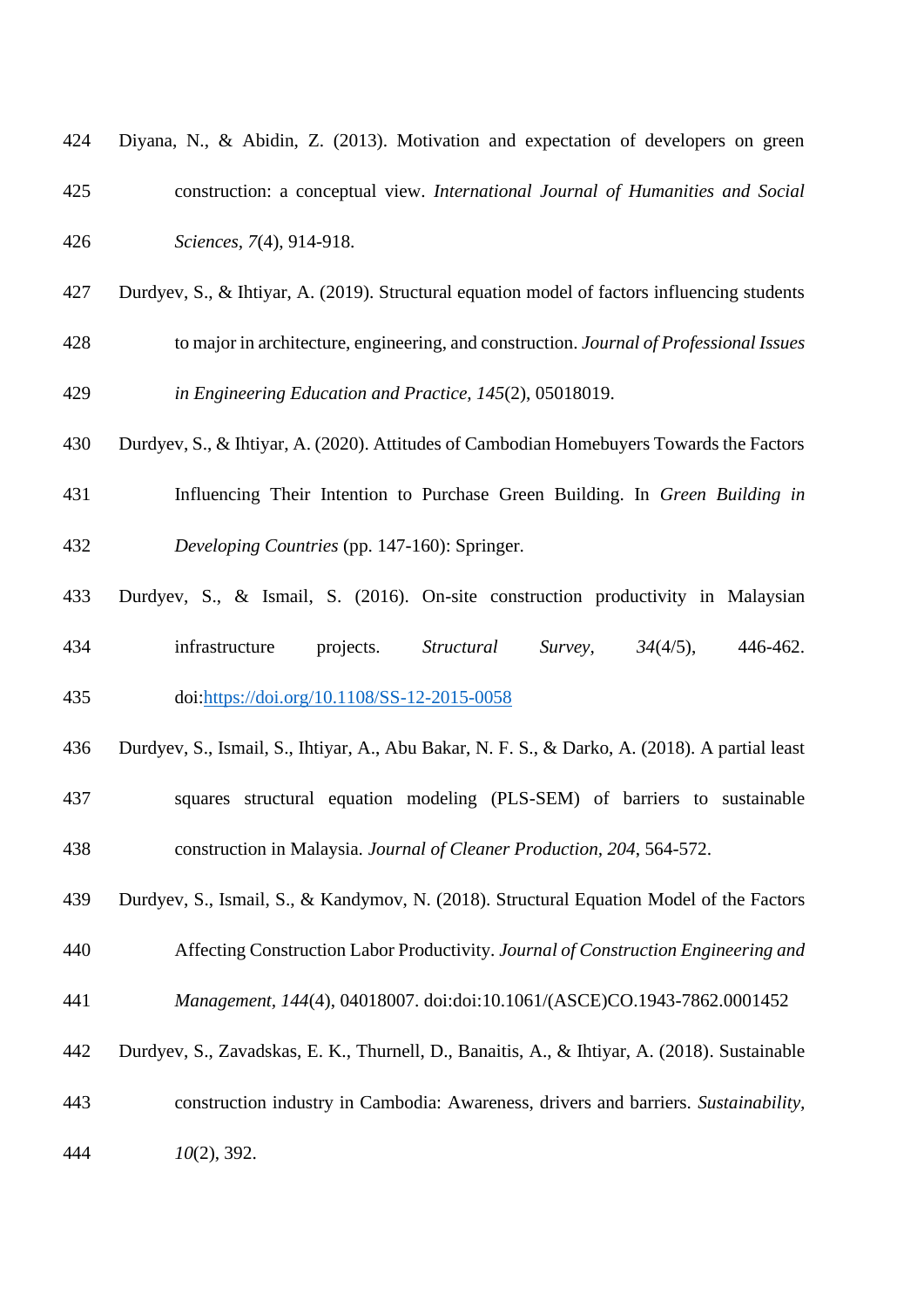| 445 | Gou, Z., Lau, S. S.-Y., & Prasad, D. (2013). Market readiness and policy implications for    |
|-----|----------------------------------------------------------------------------------------------|
| 446 | green buildings: case study from Hong Kong. Journal of Green Building, 8(2), 162-            |
| 447 | 173.                                                                                         |
| 448 | Hair Jr, J. F., Hult, G. T. M., Ringle, C., & Sarstedt, M. (2016). A primer on partial least |
| 449 | squares structural equation modeling (PLS-SEM): Sage publications.                           |
| 450 | Harris, J., Durdyev, S., Tokbolat, S., Ismail, S., Kandymov, N., & Mohandes, S. R. (2019).   |
| 451 | Understanding construction stakeholders' experience and attitudes toward use of the          |
| 452 | Structurally Insulated Panels (SIPs) in New Zealand. Sustainability, 11(19), 5458.           |
| 453 | Hartmann, P., & Apaolaza-Ibáñez, V. (2012). Consumer attitude and purchase intention         |
| 454 | toward green energy brands: The roles of psychological benefits and environmental            |
| 455 | concern. Journal of business Research, 65(9), 1254-1263.                                     |
| 456 | Hong, T. T. (2013). Use of structural equation modeling to predict the intention to purchase |
| 457 | green and sustainable homes in Malaysia. Asian Social Science, 9(10), 181.                   |
| 458 | Hong, T. T. (2014). Assessing green home performance: a case study of Iskandar Malaysia.     |
| 459 | International Journal of Property Sciences (E-ISSN: 2229-8568), 4(1).                        |
| 460 | Hu, H., Geertman, S., & Hooimeijer, P. (2014). The willingness to pay for green apartments:  |
| 461 | The case of Nanjing, China. <i>Urban Studies</i> , 51(16), 3459-3478.                        |
| 462 | Jaillon, L., Poon, C.-S., & Chiang, Y. (2009). Quantifying the waste reduction potential of  |
| 463 | using prefabrication in building construction in Hong Kong. Waste management,                |
| 464 | 29(1), 309-320.                                                                              |
|     |                                                                                              |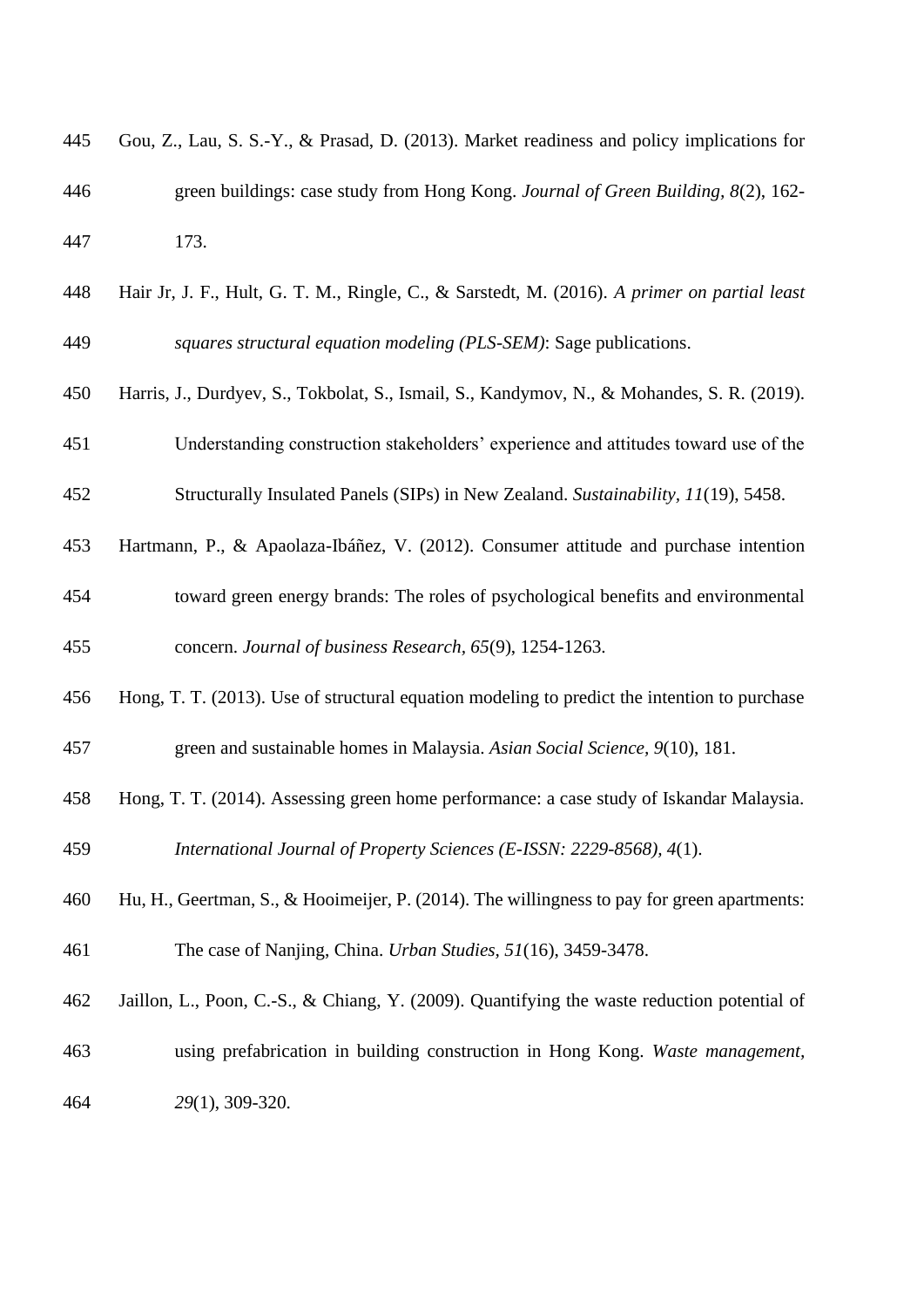| 465 | Kanchanapibul, M., Lacka, E., Wang, X., & Chan, H. K. (2014). An empirical investigation     |
|-----|----------------------------------------------------------------------------------------------|
| 466 | of green purchase behaviour among the young generation. Journal of Cleaner                   |
| 467 | Production, 66, 528-536.                                                                     |
| 468 | Kang, S., Ou, D., & Mak, C. M. (2017). The impact of indoor environmental quality on work    |
| 469 | productivity in university open-plan research offices. Building and Environment, 124,        |
| 470 | 78-89.                                                                                       |
| 471 | Karatu, V. M. H., & Mat, N. K. N. (2015). Predictors of green purchase intention in Nigeria: |
| 472 | The mediating role of environmental consciousness. American Journal of Economics,            |
| 473 | $5(2)$ , 291-302.                                                                            |
| 474 | Kibert, C. J. (2016). Sustainable construction: green building design and delivery: John     |
| 475 | Wiley & Sons.                                                                                |
| 476 | Kim, Y., & Han, H. (2010). Intention to pay conventional-hotel prices at a green hotel-a     |
| 477 | modification of the theory of planned behavior. Journal of Sustainable Tourism,              |
| 478 | 18(8), 997-1014.                                                                             |
| 479 | Kollmuss, A., & Agyeman, J. (2002). Mind the gap: why do people act environmentally and      |
| 480 | what are the barriers to pro-environmental behavior? Environmental education                 |
| 481 | research, 8(3), 239-260.                                                                     |
| 482 | Komurlu, R., Arditi, D., & Gurgun, A. P. (2014). Applicability of LEED's energy and          |
| 483 | atmosphere category in three developing countries. <i>Energy and buildings</i> , 84, 690-    |
| 484 | 697.                                                                                         |
|     |                                                                                              |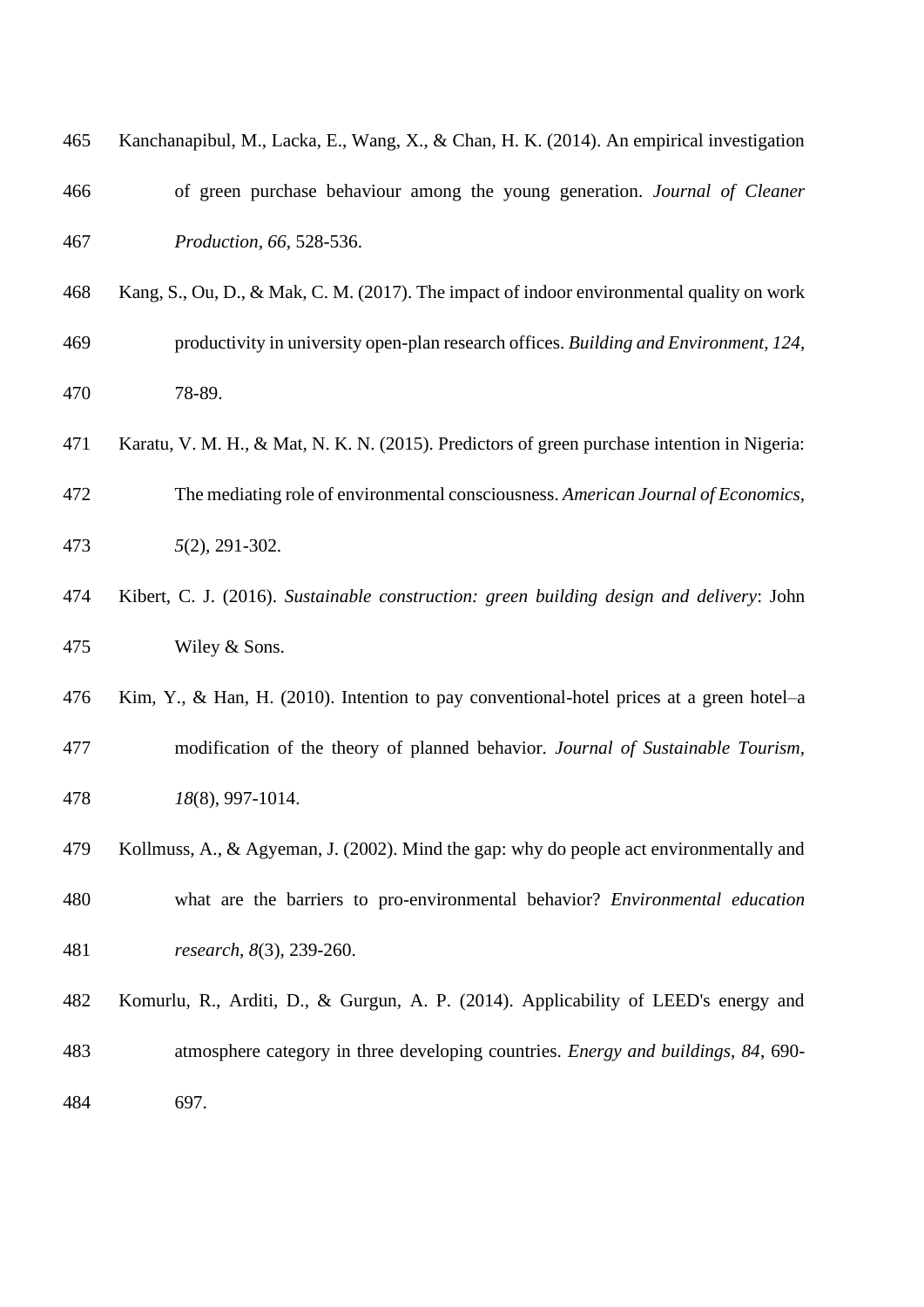| 485 | Kong, W., Harun, A., Sulong, R. S., & Lily, J. (2014). The influence of consumers'        |
|-----|-------------------------------------------------------------------------------------------|
| 486 | perception of green products on green purchase intention. <i>International Journal of</i> |
| 487 | Asian Social Science, 4(8), 924-939.                                                      |

- Liobikienė, G., Mandravickaitė, J., & Bernatonienė, J. (2016). Theory of planned behavior
- approach to understand the green purchasing behavior in the EU: A cross-cultural study. *Ecological Economics, 125*, 38-46.
- Mahdiyar, A., Tabatabaee, S., Durdyev, S., Ismail, S., Abdullah, A., & Rani, W. N. M. W.
- M. (2019). A prototype decision support system for green roof type selection: A cybernetic fuzzy ANP method. *Sustainable cities and society, 48*, 101532.
- Maichum, K., Parichatnon, S., & Peng, K.-C. (2016). Application of the extended theory of planned behavior model to investigate purchase intention of green products among Thai consumers. *Sustainability, 8*(10), 1077.
- Mardani, A., Streimikiene, D., Zavadskas, E. K., Cavallaro, F., Nilashi, M., Jusoh, A., &
- Zare, H. (2017). Application of Structural Equation Modeling (SEM) to solve environmental sustainability problems: A comprehensive review and meta-analysis.
- *Sustainability, 9*(10), 1814.

 Martek, I., Hosseini, M. R., Shrestha, A., Edwards, D. J., & Durdyev, S. (2019). Barriers inhibiting the transition to sustainability within the Australian construction industry:

- An investigation of technical and social interactions. *Journal of Cleaner Production,*
- *211*, 281-292.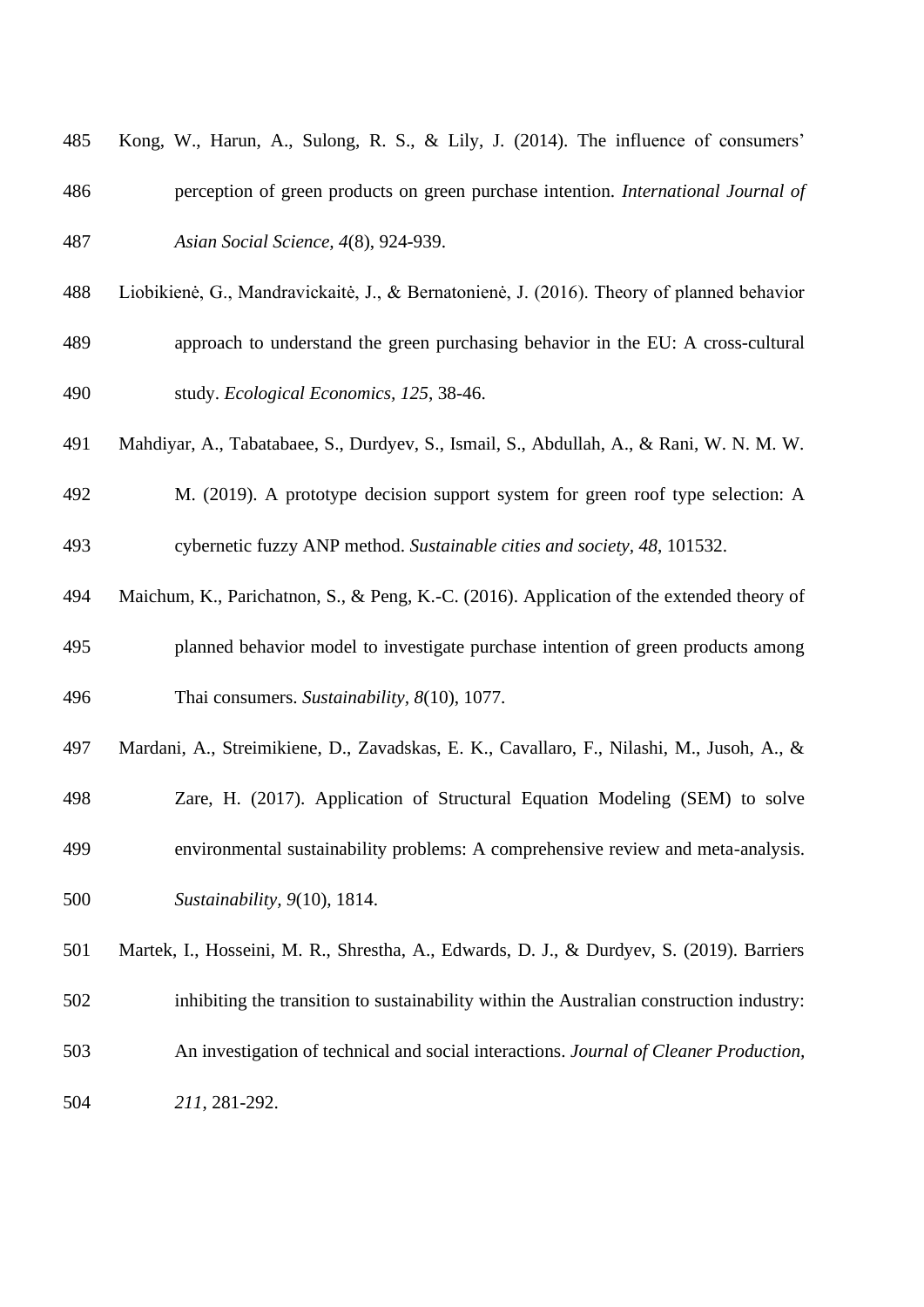| 505 | Matisoff, D. C., Noonan, D. S., & Flowers, M. E. (2016). Policy monitor—Green buildings:   |
|-----|--------------------------------------------------------------------------------------------|
| 506 | Economics and policies. Review of Environmental Economics and Policy, 10(2), 329-          |
| 507 | 346.                                                                                       |
| 508 | Moll, E. (2019). Cambodia's Environmental Problems. Sciencing. Retrieved from              |
| 509 | https://sciencing.com/cambodias-environmental-problems-7327797.html                        |
| 510 | Mulligan, T. D., Mollaoğlu-Korkmaz, S., Cotner, R., & Goldsberry, A. D. (2014). Public     |
| 511 | policy and impacts on adoption of sustainable built environments: Learning from the        |
| 512 | constuction industry playmakers. Journal of Green Building, 9(2), 182-202.                 |
| 513 | Nakanishi, D., & Yamano, T. (2014). The Asian American educational experience: A           |
| 514 | sourcebook for teachers and students: Routledge.                                           |
| 515 | Nguyen, H.-T., Gray, M., & Skitmore, M. (2016, 17-20 January 2016). Comparative study      |
| 516 | on green building supportive policies of Pacific-Rim countries most vulnerable to          |
| 517 | climate change. Paper presented at the 22nd Annual Pacific-Rim Real Estate Society         |
| 518 | Conference, Sunshine Coast, Queensland, Australia.                                         |
| 519 | Nykamp, H. (2017). A transition to green buildings in Norway. Environmental innovation     |
| 520 | and societal transitions, 24, 83-93.                                                       |
| 521 | Olanipekun, A. O., Xia, B., Hon, C., & Hu, Y. (2017). Project owners' motivation for       |
| 522 | delivering green building projects. Journal of Construction Engineering and                |
| 523 | Management, 143(9), 04017068.                                                              |
| 524 | Ozturk, M., Durdyev, S., Aras, O. N., & Banaitis, A. (2019). Productivity as a Determinant |
| 525 | of Labour Wage in New Zealand's Construction Sector. Technological and Economic            |
| 526 | Development of Economy, 25(5), 900-914. doi:10.3846/tede.2019.10297                        |
|     |                                                                                            |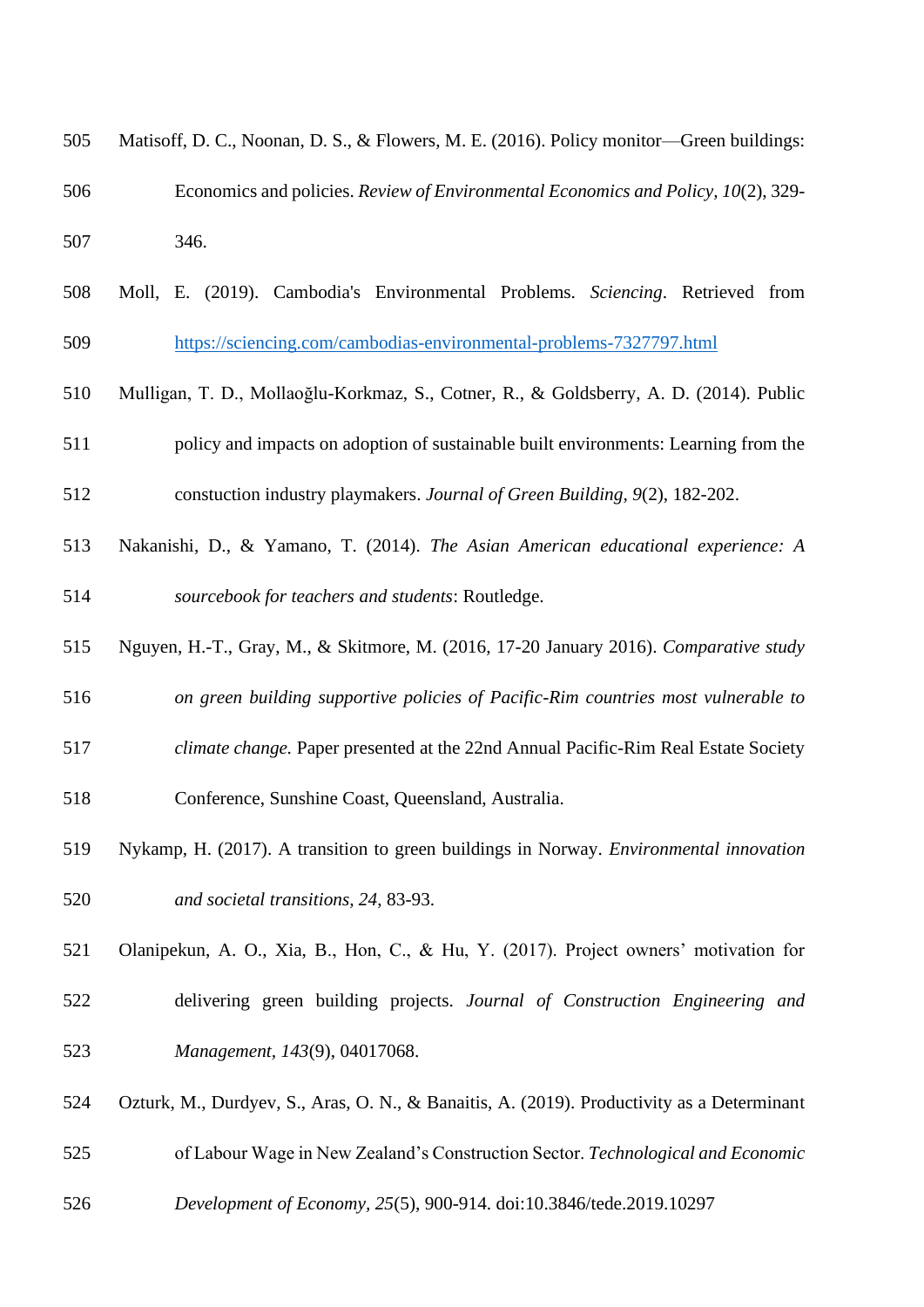|     | Portnov, B. A., Trop, T., Svechkina, A., Ofek, S., Akron, S., & Ghermandi, A. (2018). Factors |
|-----|-----------------------------------------------------------------------------------------------|
| 528 | affecting homebuyers' willingness to pay green building price premium: Evidence               |
| 529 | from a nationwide survey in Israel. Building and Environment, 137, 280-291.                   |
| 530 | Qian, Q. K., Fan, K., & Chan, E. H. (2016). Regulatory incentives for green buildings: gross  |
| 531 | floor area concessions. Building Research & Information, 44(5-6), 675-693.                    |
| 532 | Rashid, N. (2009). Awareness of eco-label in Malaysia's green marketing initiative.           |
| 533 | International Journal of Business and Management, 4(8), 132-141.                              |
| 534 | Rashid, N. R. N. A., & Shaharudin, M. R. (2017). Customer's purchase intention for a green    |
| 535 | home. International Journal of Procurement Management, 10(5), 581-599.                        |
| 536 | Rastogi, A., Choi, J.-K., Hong, T., & Lee, M. (2017). Impact of different LEED versions for   |
| 537 | green building certification and energy efficiency rating system: A Multifamily               |
| 538 | Midrise case study. Applied Energy, 205, 732-740.                                             |
| 539 | Ritchie, H., & Roser, M. (2019). Age structure. Our World in Data. Retrieved from             |
| 540 | https://ourworldindata.org/age-structure#citation                                             |
| 541 | Rock, S., Hosseini, M. R., Nikmehr, B., Martek, I., Abrishami, S., & Durdyev, S. (2019).      |
| 542 | Barriers to "green operation" of commercial office buildings. <i>Facilities</i> , 37(13/14),  |
| 543 | 1048-1065.                                                                                    |
| 544 | Roldán, J. L., & Sánchez-Franco, M. J. (2012). Variance-Based Structural Equation             |
| 545 | Modeling: Guidelines for Using Partial Least Squares in Information Systems                   |
| 546 | Research. In M. Manuel, G. Ovsei, L. S. Annette, & R. Mahesh (Eds.), Research                 |
| 547 | Methodologies, Innovations and Philosophies in Software Systems Engineering and               |
| 548 | Information Systems (pp. 193-221). Hershey, PA, USA: IGI Global.                              |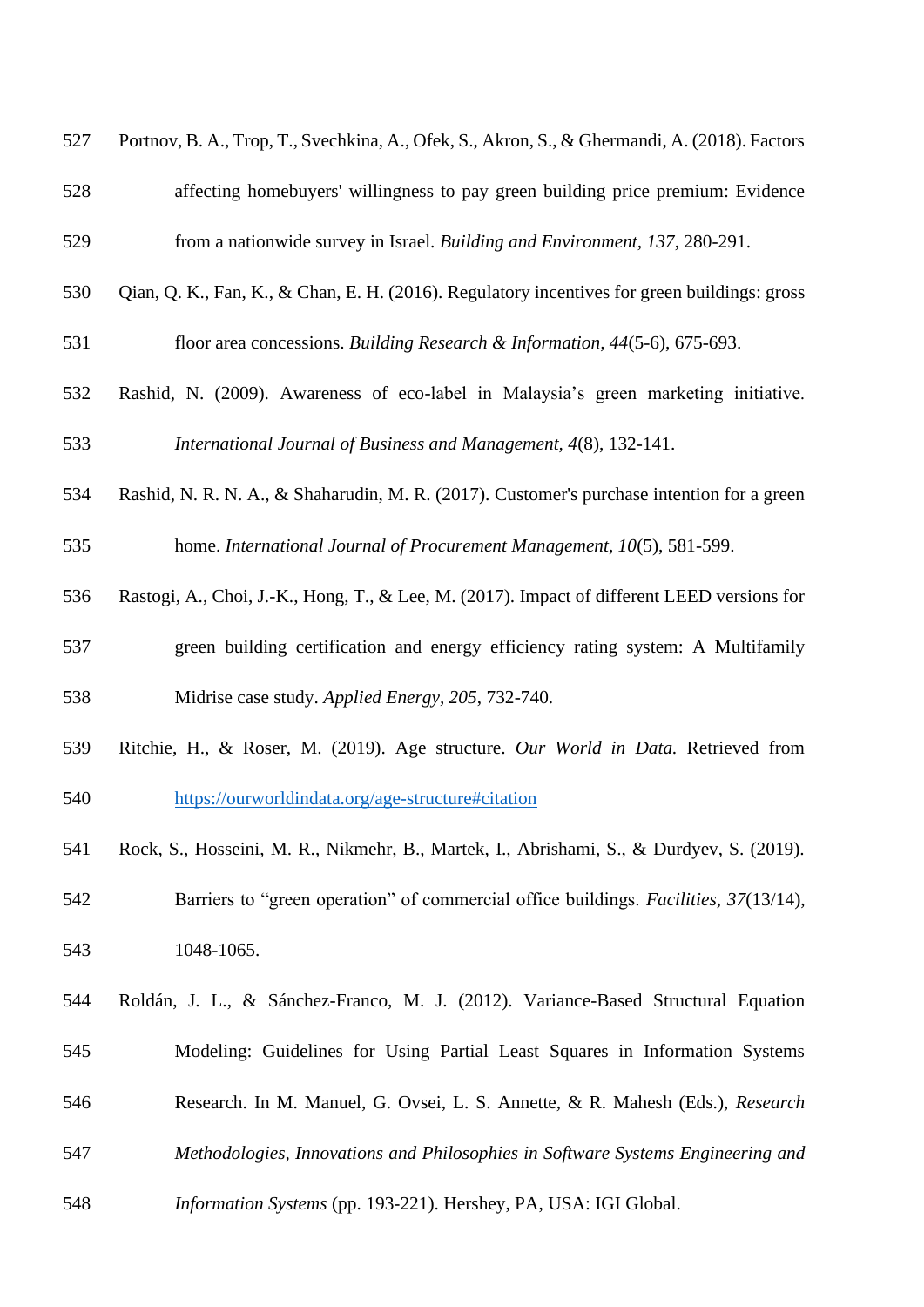| 549 | Sangkakoon, P., Ngarmyarn, A., & Panichpathom, S. (2014). The influence of group             |
|-----|----------------------------------------------------------------------------------------------|
| 550 | references in home purchase intention in Thailand. IDEAS Working Paper Series                |
| 551 | from RePEs, St. Louis.                                                                       |
| 552 | Spears, N., & Singh, S. N. (2004). Measuring attitude toward the brand and purchase          |
| 553 | intentions. Journal of current issues $\&$ research in advertising, 26(2), 53-66.            |
| 554 | Teng, J., Wang, P., Wu, X., & Xu, C. (2016). Decision-making tools for evaluation the impact |
| 555 | on the eco-footprint and eco-environmental quality of green building development             |
| 556 | policy. Sustainable cities and society, 23, 50-58.                                           |
| 557 | Green Building Information Gateway. (2020). Cambodia. Retrieved<br>The<br>from               |
| 558 | http://www.gbig.org/places/671                                                               |
| 559 | Tokbolat, S., Karaca, F., Durdyev, S., & Calay, R. K. (2019a). Construction professionals'   |
| 560 | perspectives on drivers and barriers of sustainable construction. Environment,               |
| 561 | Development and Sustainability, 22, 4361-4378. doi:10.1007/s10668-019-00388-3                |
| 562 | Tokbolat, S., Karaca, F., Durdyev, S., & Calay, R. K. (2019b). Construction professionals'   |
| 563 | perspectives on drivers and barriers of sustainable construction. Environment,               |
| 564 | Development and Sustainability. doi:10.1007/s10668-019-00388-3                               |
| 565 | Tokbolat, S., Karaca, F., Durdyev, S., Nazipov, F., & Aidyngaliyev, I. (2018). Assessment    |
| 566 | of green practices in residential buildings: A survey-based empirical study of               |
| 567 | residents in Kazakhstan. Sustainability, 10(12), 4383.                                       |
|     |                                                                                              |

 Wang, W., Zhang, S., & Pasquire, C. (2018). Factors for the adoption of green building specifications in China. *International Journal of Building Pathology and Adaptation*.